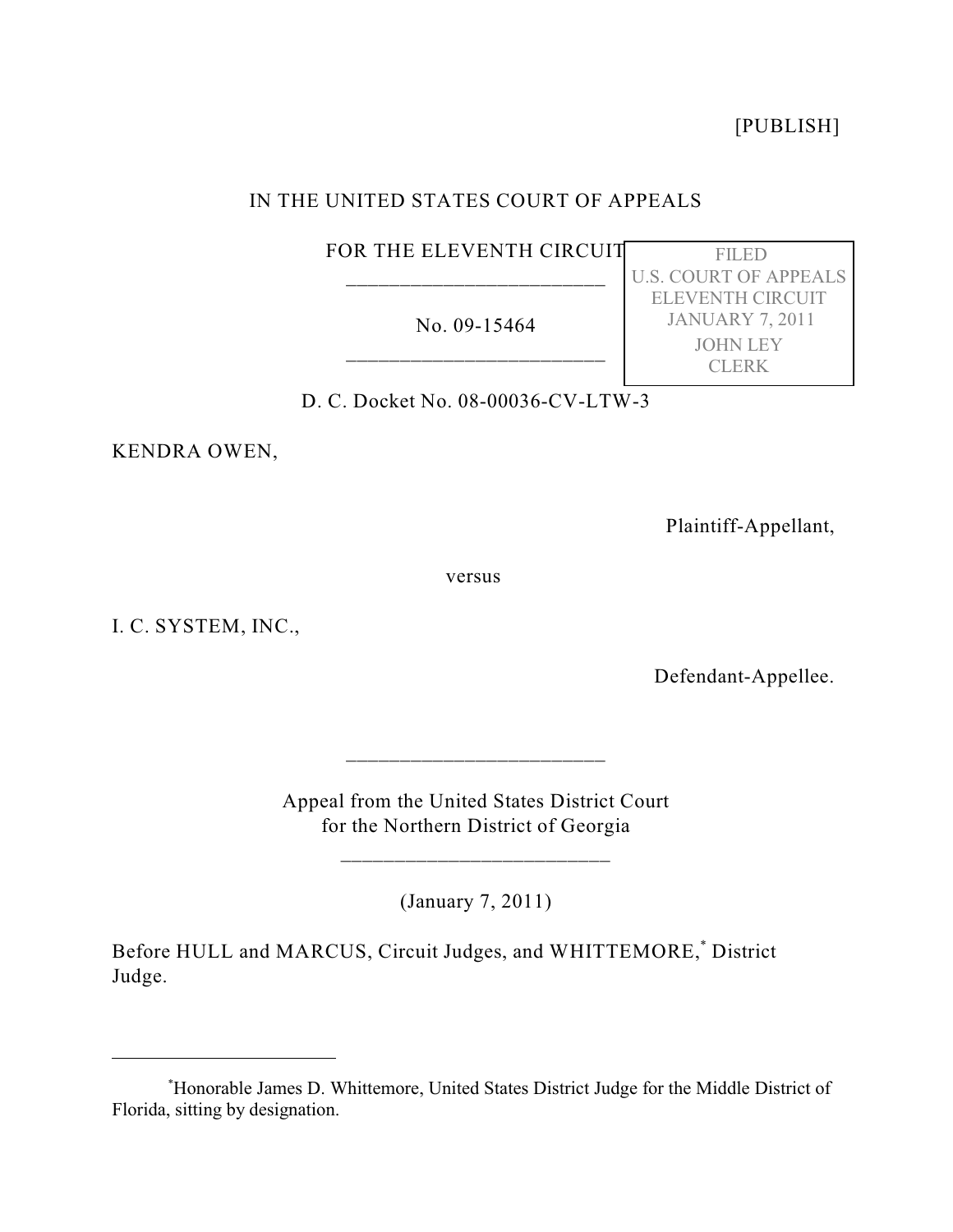HULL, Circuit Judge:

Plaintiff Kendra J. Owen ("Owen") sued I.C. System, Inc. ("ICS"), a debt collection company, for alleged violations of the Fair Debt Collection Practices Act ("FDCPA"), 15 U.S.C. § 1692 et seq. The district court denied Owen's motion for summary judgment and granted ICS's motion for summary judgment based on its affirmative defense of "bona fide error" under 15 U.S.C. § 1692k(c). Plaintiff appeals, contending that ICS did not maintain "procedures reasonably adapted to avoid" errors, as required by  $\S$  1692k(c), and thus cannot invoke the bona fide error defense as a matter of law. After review and oral argument, we reverse.

# **I. FACTUAL BACKGROUND**

#### **A. Plaintiff's Debt**

In July 2006, Plaintiff Owen brought her cat to All About Animals Veterinary Services, P.C. ("AAA") for medical treatment. Six years prior, Owen registered her cat at AAA and signed a one-page registration form ("the agreement") stating, in relevant part, that she would pay interest at "1.5% per month or 18% per year" and "reasonable collection fees":

In the event this account goes to collection, I understand I am responsible for any and all interest charges incurred and reasonable collection fees that will be added. Interest charges accrue at the rate of 1.5% per month or 18% per year.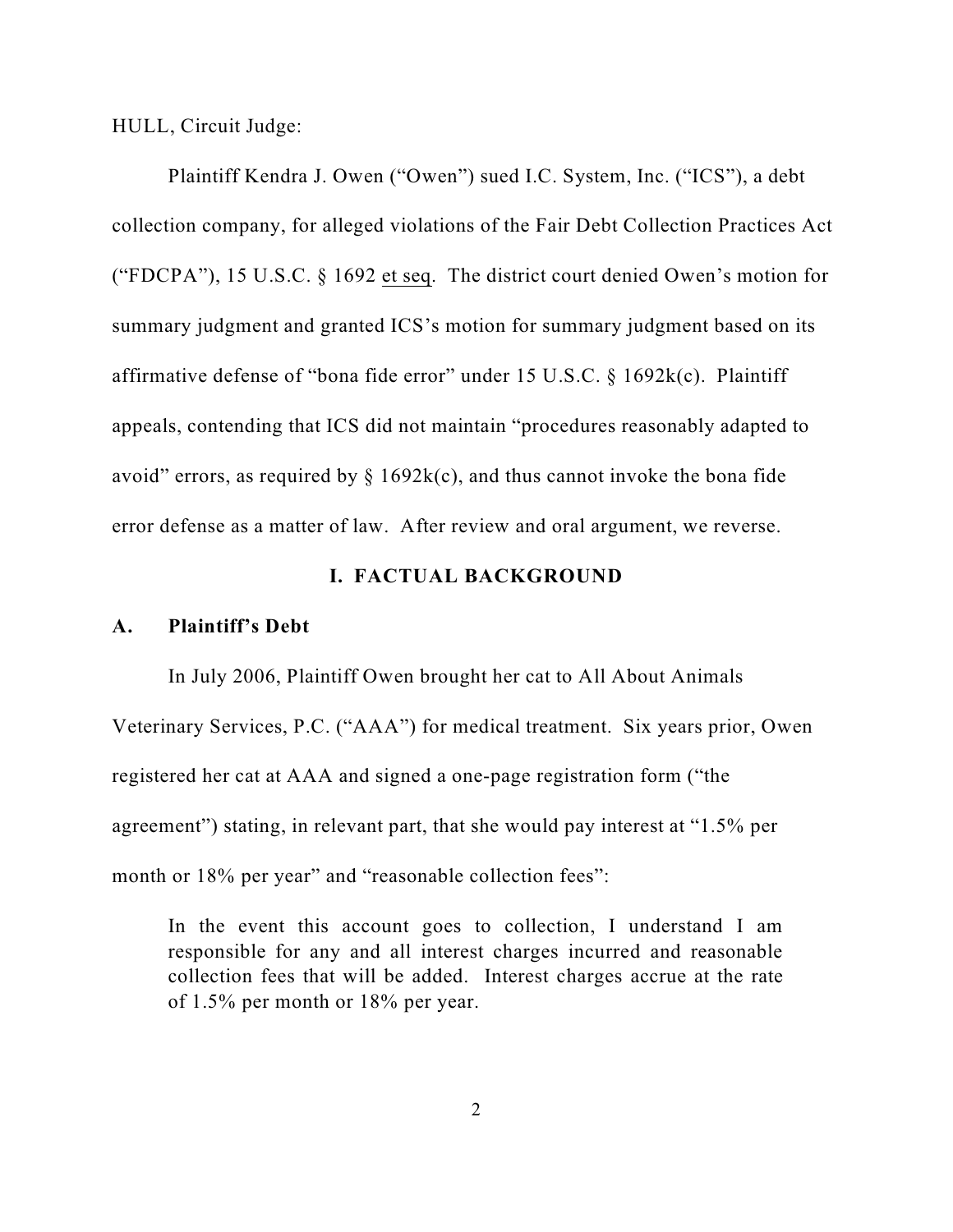On July 24, 2006, AAA charged Owen \$780.10 for veterinary services, \$100 of which Owen paid. Because Owen could not pay the remaining balance, her husband signed a promissory note that day pledging that he and Owen would pay \$100 every two weeks until the bill was paid in full. Owen made two more payments of \$100, leaving a balance of \$480.10.

Owen failed to meet her next \$100 payment obligation. On September 27, 2006, AAA imposed a 1.5% interest charge (\$7.20) on Owen's balance of \$480.10, pursuant to her agreement. This made Owen's balance \$487.30. On September 30, 2006, Owen received an additional \$42.79 in veterinary services and made a \$145 payment. This left Owen's balance as \$385.09.

Owen made no payment thereafter, and AAA periodically imposed 1.5% interest charges. The unpaid interest charges were added to the running balance due, resulting in Owen being charged interest on previous interest due. Owen's agreement stated that "interest charges accrue at the rate of 1.5% per month or 18% per year," which reflects a simple interest rate of 1.5% over 12 periods (1.5% x 12 = 18%). Owen, however, was charged compound interest (i.e., interest on interest). $<sup>1</sup>$ </sup>

Additionally, AAA levied a 33% collection charge, along with a "7%

<sup>&</sup>lt;sup>1</sup>At a 1.5% compound interest rate, interest charges accrued at 19.56% per year, since (1)  $+ .015)^{12} - 1 = .1956$ , or 19.56%.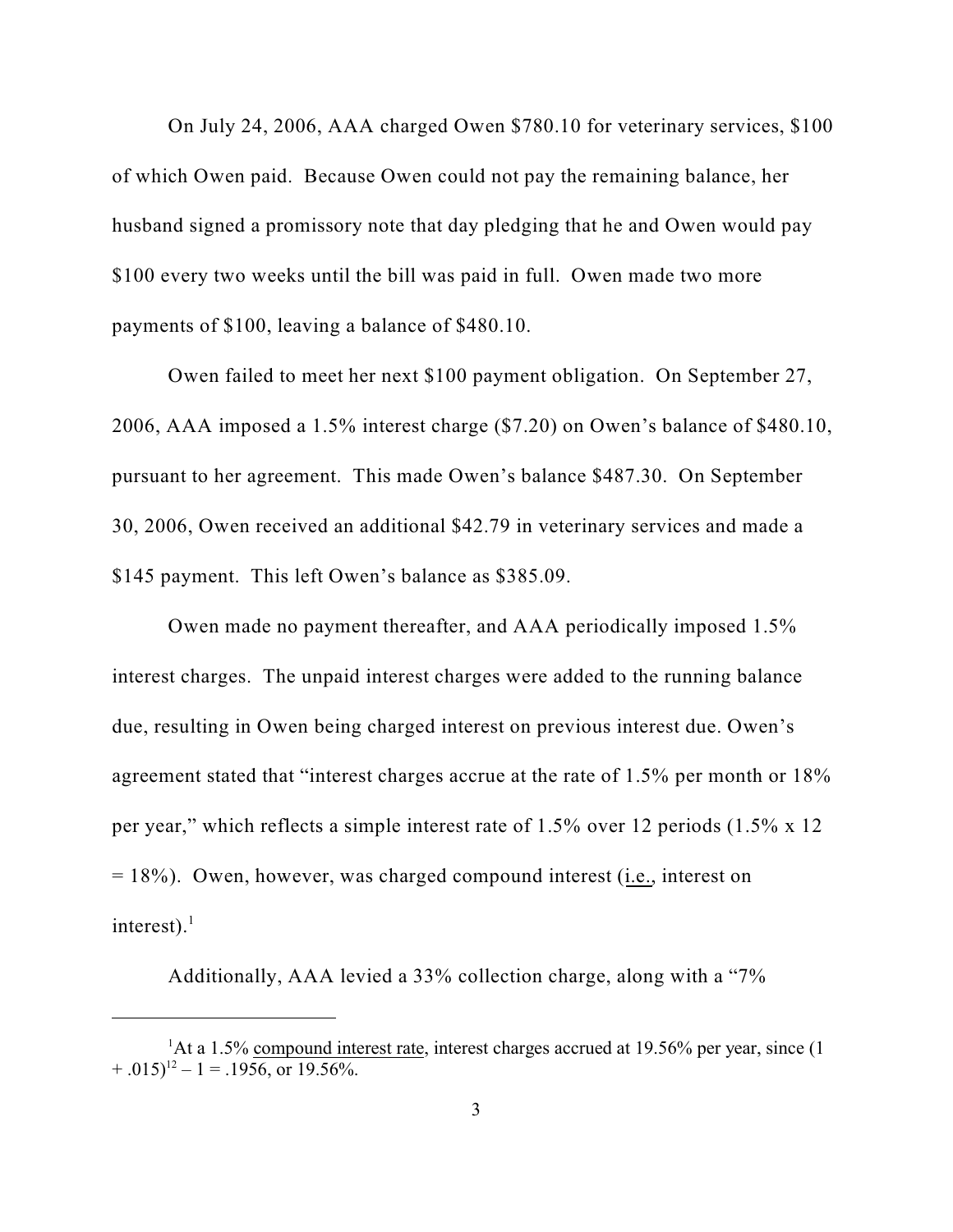Interest" fee. The basis of this latter fee is somewhat unclear, but it does not reflect any of the authorized charges mentioned in Owen's agreement. In a deposition, AAA representative Susan Ellis stated that the "7% Interest" fee was "the interest that [ICS] ha[s] always told us to put on" when AAA places accounts for collection. She further testified that this practice was "what I've always been taught from the previous [AAA] managers."

The following chart reflects AAA's debit and credit entries on Owen's account statement:

| Date     | <b>Description</b>          | <b>Charges</b> | <b>Payments</b> | Run. Bal. |
|----------|-----------------------------|----------------|-----------------|-----------|
| 7/24/06  | <b>Veterinary Services</b>  | \$780.10       |                 | \$780.10  |
| 7/24/06  | Cash                        |                | \$100.00        | \$680.10  |
| 8/08/06  | Check                       |                | \$100.00        | \$580.10  |
| 8/25/06  | Check                       |                | \$100.00        | \$480.10  |
| 9/27/06  | Finance Charge <sup>2</sup> | \$7.20         |                 | \$487.30  |
| 9/30/06  | Veterinary Services         | \$42.79        |                 | \$530.09  |
| 9/30/06  | Cash                        |                | \$145.00        | \$385.09  |
| 11/4/06  | Finance Charge              | \$5.78         |                 | \$390.87  |
| 12/29/06 | Finance Charge              | \$5.86         |                 | \$396.73  |
| 2/9/07   | Finance Charge              | \$5.95         |                 | \$402.68  |

<sup>&</sup>lt;sup>2</sup>The first finance charge on September 27, 2006 represents a 1.5% interest charge only on principal, as the running balance is only principal at that point. The next four finance charges constitute 1.5% compound interest charges, since the running balance includes both principal and interest at those junctures.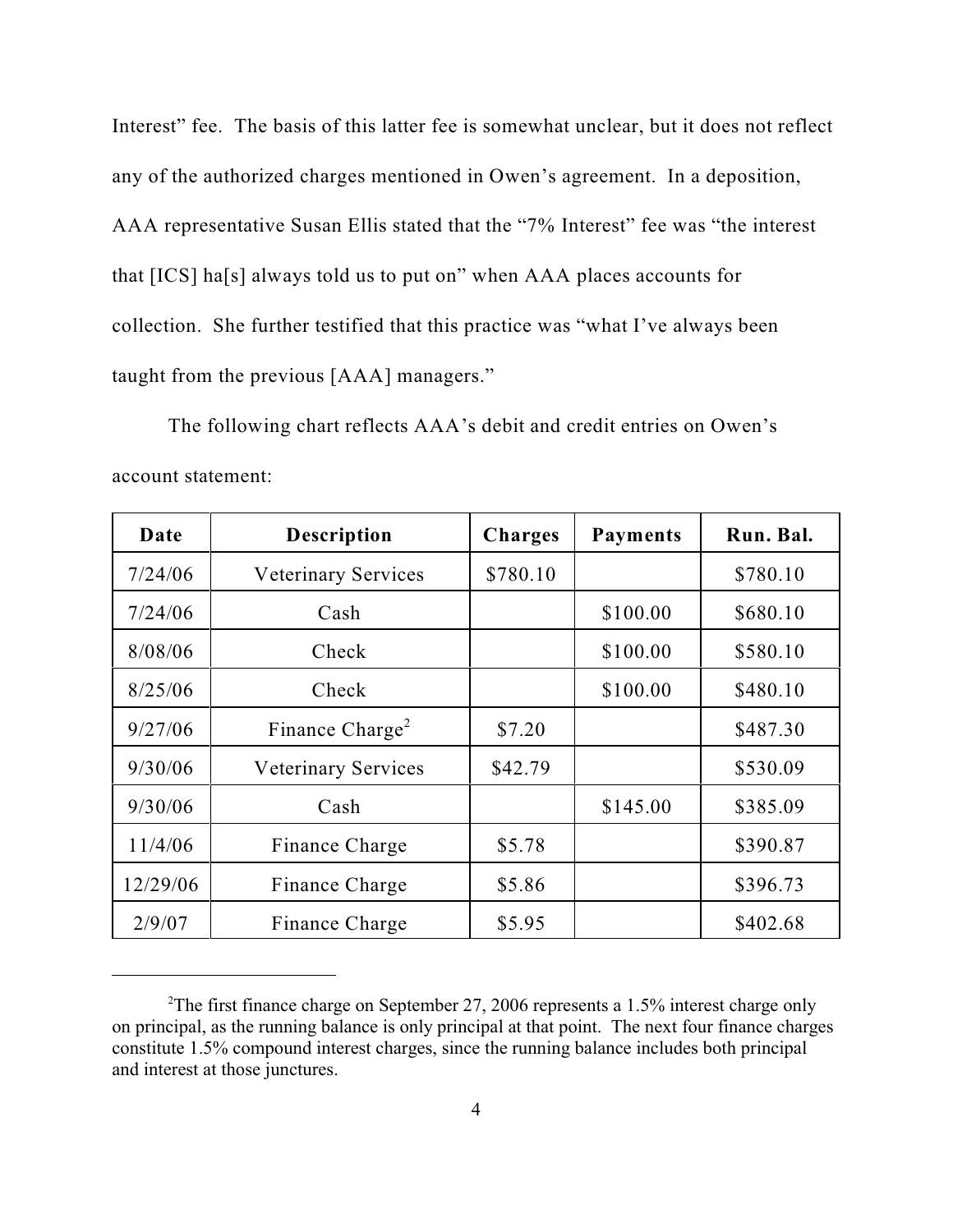| 3/27/07 | Finance Charge     | \$6.04   | \$408.72 |
|---------|--------------------|----------|----------|
| 3/27/07 | 33% Collect Charge | \$134.87 | \$543.59 |
| 3/27/07 | 7% Interest        | \$28.61  | \$572.20 |

### **B. ICS's Collection**

On March 27, 2007, AAA referred Plaintiff Owen's outstanding debt to

Defendant ICS for collection. Using ICS's Internet web page, AAA

communicated the debt to ICS as \$408.72 in principal, a \$134.87 collection charge,

and a \$28.61 interest fee. These three amounts totaled \$572.20. ICS is a debt

collector that must comply with the provisions of the FDCPA.<sup>3</sup> AAA's contract

with ICS (1) provided that AAA would provide accurate information and place

with ICS only debts that were "validly due and owing" and (2) reserved to ICS the

right to modify or eliminate interest rates and other charges if ICS deemed it

necessary to comply with the law:

We need accurate account information and proper authorization. Provide accurate information on each account and promptly report any payments you receive on accounts placed with us. Place only amounts over \$25 that are validly due and owing by the debtor indicated. This applies to the principal, any charges added to the principal, and any rate of interest you request to be accrued. We may limit the rate of interest or other charges you have added to an account

<sup>&</sup>lt;sup>3</sup>The FDCPA defines "debt collector" as "any person who uses any instrumentality of interstate commerce or the mails in any business the principal purpose of which is the collection of any debts, or who regularly collects or attempts to collect, directly or indirectly, debts owed or due or asserted to be owed or due another." 15 U.S.C. § 1692a(6). It is undisputed that ICS falls within this statutory definition.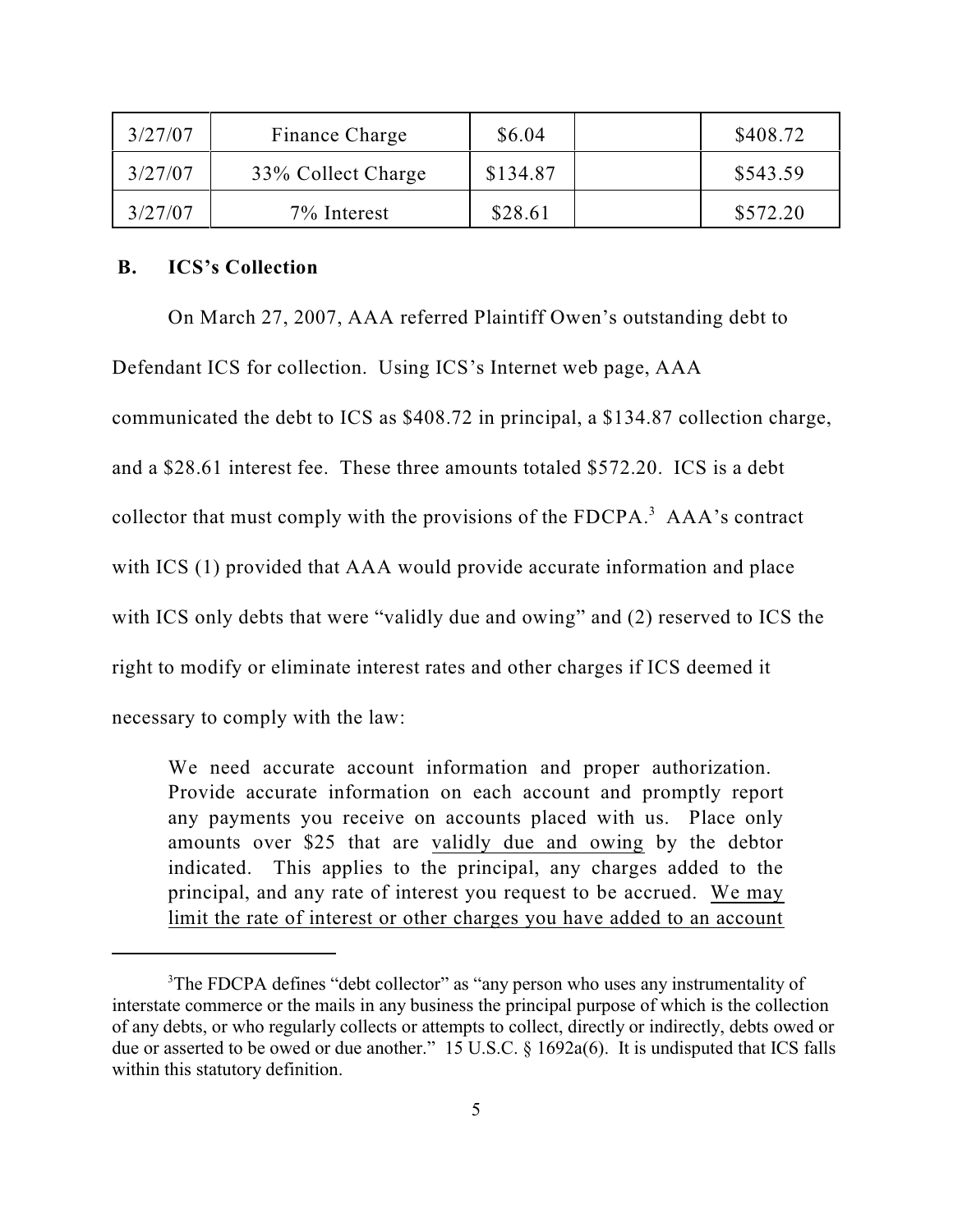or refuse to add any if we believe we need to do so to operate lawfully. You must ensure that you have any consents  $\&$ /or necessary authorizations for you to share information with us.

(emphasis added). For its services, ICS would receive 33% of all amounts collected on each consumer account.

On March 28, 2007, ICS sent a letter to Owen notifying her of its role as debt collector and stating the total amount owed as \$572.20, the figure provided by AAA. ICS categorized this debt figure as \$408.72 "Principal," a \$134.87 "Collection Charge," and \$28.61 "Interest." This \$408.72 "Principal" incorporated both principal and the 1.5% interest charges that AAA had previously added to the account. The \$134.87 "Collection Charge" constituted a 33% levy on the \$408.72 "Principal." Meanwhile, the \$28.61 "Interest" charge represented a "7% Interest" fee on the \$408.72 "Principal." ICS's March 28 letter notified Owen that "[i]nterest at the rate of 7.00% annually is being added to this delinquent account." The letter further instructed Owen that "I.C. System will forward the account information to the national credit reporting agencies if you fail to fulfill the terms of your credit obligations."

On April 13, 2007, Owen sent a letter to ICS stating, "I dispute the amount you allege is owed," though she did not elaborate on any alleged discrepancies. In accordance with FDCPA provisions, ICS sent a letter to AAA notifying it that

6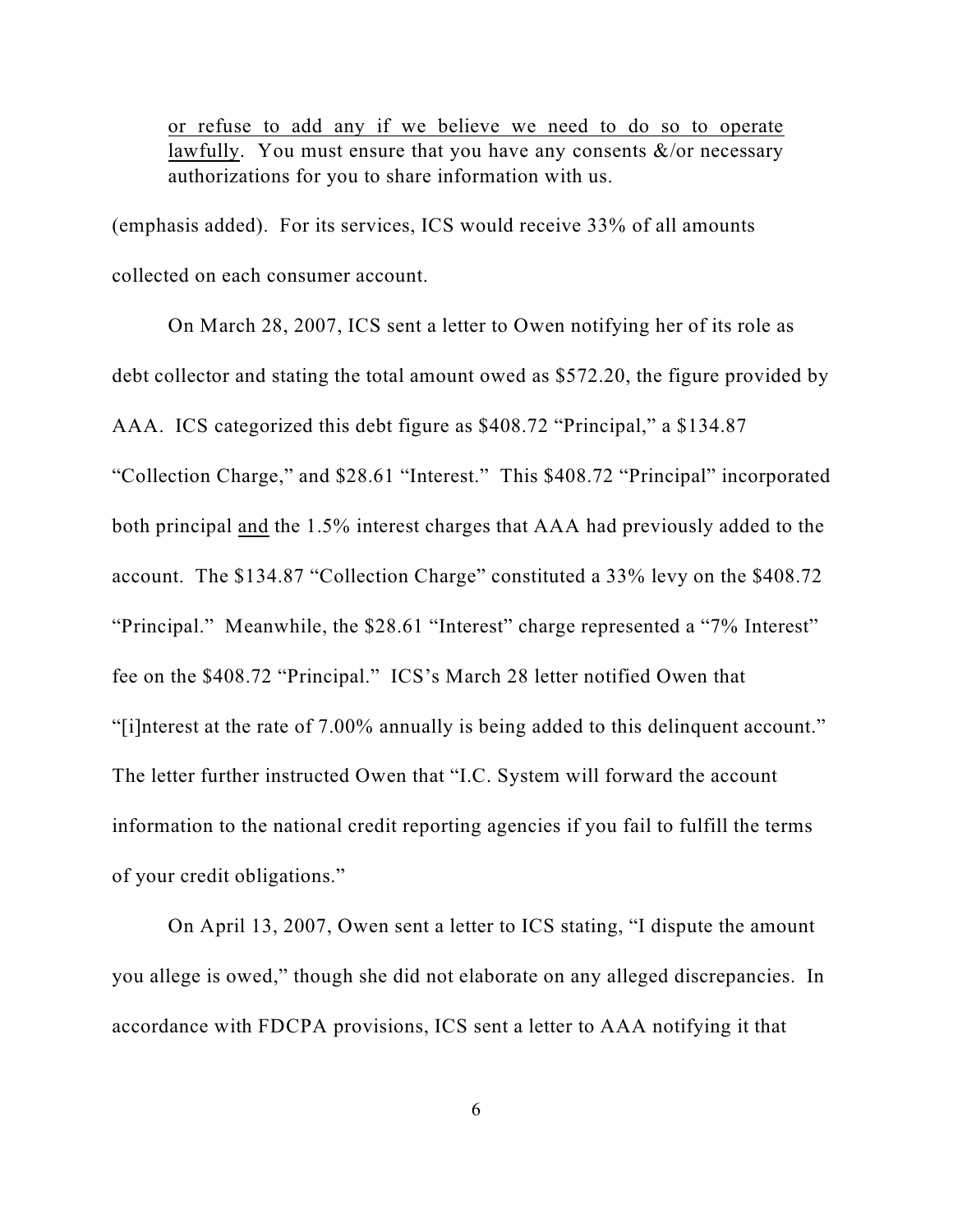Plaintiff Owen disputed the amount of her debt. $4$  ICS sought verification of the amount owed and instructed AAA to send a "separate explanation and invoice."

On May 1, 2007, AAA sent these documents to ICS: (a) a cover letter describing the debt and prior attempts to collect; (b) an estimate of veterinary services to be performed; (c) a medical record detailing procedures performed and client communications; (d) the promissory note signed by Owen's husband; (e) Owen's agreement with AAA specifying that she would pay interest at 1.5% per month or 18% per annum; and (f) Owen's account statement listing all individual charges (for services, finance charges, collection charges, and a "7% Interest" fee) and payments, as shown in the chart above.

These last two documents on their face revealed at least two apparent discrepancies: (1) AAA's account statement shows four separate compound interest charges on Owen's running balance of combined principal and interest, instead of the 1.5% simple interest specified in Owen's agreement and (2) AAA's account statement shows that on March 27, 2007, an additional "7% Interest" fee was added to Owen's balance, though this fee was not authorized by Owen's

<sup>15</sup> U.S.C. § 1692g provides, in relevant part: <sup>4</sup>

<sup>(</sup>b) Disputed debts. If the consumer notifies the debt collector in writing within the thirty-day period described in subsection (a) of this section that the debt, or any portion thereof, is disputed . . . the debt collector shall cease collection of the debt, or any disputed portion thereof, until the debt collector obtains verification of the debt . . . .

<sup>15</sup> U.S.C. § 1692g(b).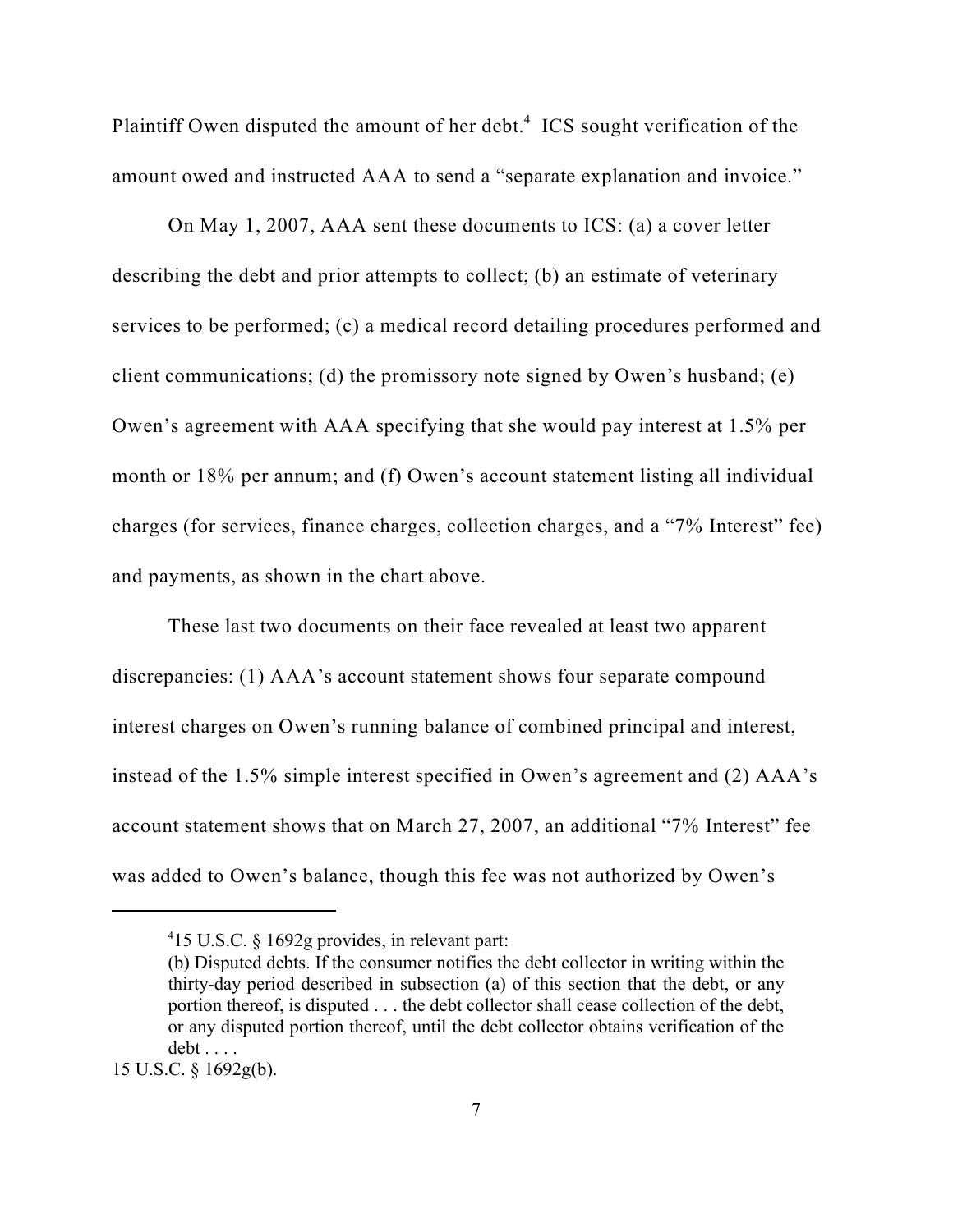agreement and though 1.5% monthly finance charges had been added in November and December 2006 and February and March 2007.

Despite these facial inconsistencies, there is nothing in the current record indicating that ICS consulted with AAA regarding these unauthorized charges, nor is there any evidence that ICS itself reviewed the documents before forwarding them to Owen.

In a May 9, 2007 letter, ICS forwarded these documents to Owen, notifying her that she must contact ICS's offices immediately if she continued to dispute the amount of her debt:

Your creditor, All About Animals, has provided the attached information, substantiating your responsibility for payment of the above referenced debt. If you still question that responsibility, contact our office immediately, otherwise your remittance of  $$574.66<sup>5</sup>$  is required.

Additionally, ICS's May 9 letter informed Owen again that, if the debt were not

paid, ICS would notify national credit reporting agencies of this delinquency:

We forward our collection experience, regarding the debts that we handle, to several national credit reporting agencies. As a result, this debt and your dispute regarding the claimed amount owed, may remain in your credit history for up to seven years. Paying this debt NOW, [sic] will minimize the impact of its delinquency on that credit history. You have the right to inspect your credit rating in accordance with federal law.

<sup>&</sup>lt;sup>5</sup>This \$574.66 figure represented the \$572.20 amount placed for collection and \$2.46, classified as "Interest Since Placement."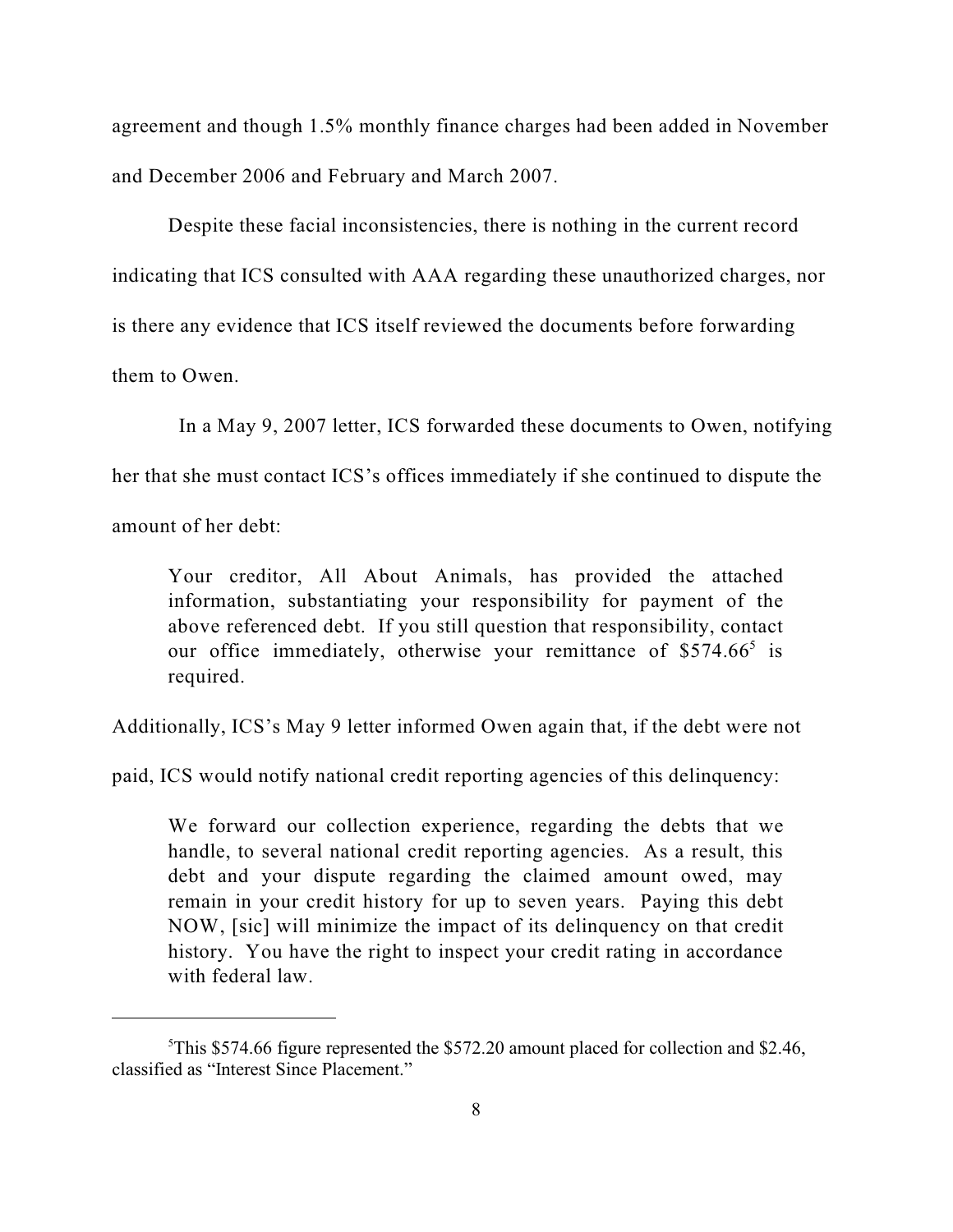Despite ICS's request, Owen did not contact ICS. In a deposition, Owen later stated that she did not further dispute these charges with ICS because "I couldn't afford to file" a lawsuit at that time. On May 24, June 6, July 6, and August 7, 2007, ICS sent Owen additional collection letters requesting payment of the remaining veterinary debts. Owen never responded.

### **II. PROCEDURAL HISTORY**

#### **A. Second Amended Complaint**

In March 2008, Plaintiff Owen, proceeding pro se, filed a complaint against ICS. In October 2008, Owen filed a second amended complaint alleging ICS violated these FDCPA provisions: (1) 15 U.S.C. § 1692e(2)(A) (prohibiting the false representation of "the character, amount, or legal status of any debt"); (2) 15 U.S.C. § 1692e(2)(B) (prohibiting the false representation of "any services rendered or compensation which may be lawfully received by any debt collector for the collection of a debt"); (3) 15 U.S.C.  $\S$  1692e(5) (prohibiting "[t]he threat to take any action that cannot legally be taken or that is not intended to be taken"); (4) 15 U.S.C. § 1692e(8) (prohibiting debt collectors from "[c]ommunicating or threatening to communicate to any person credit information which is known or which should be known to be false, including the failure to communicate that a disputed debt is disputed"); (5) 15 U.S.C.  $\S$  1692e(10) (prohibiting "[t]he use of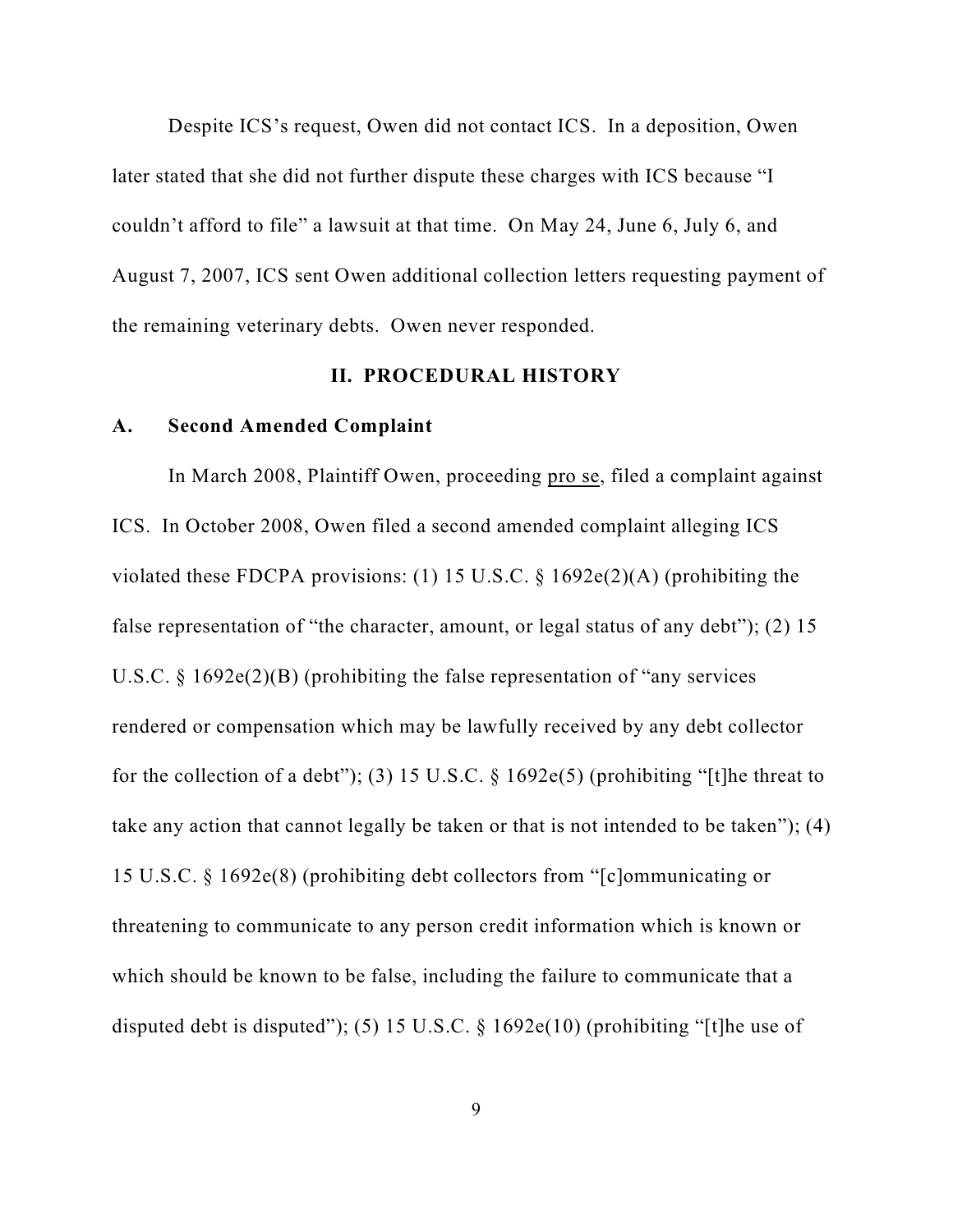any false representation or deceptive means to collect or attempt to collect any debt or to obtain information concerning a consumer"); and (6) 15 U.S.C. § 1692f(1) (prohibiting "[t]he collection of any amount (including any interest, fee, charge, or expense incidental to the principal obligation) unless such amount is expressly authorized by the agreement creating the debt or permitted by law").

Owen's second amended complaint alleged that ICS violated the above FDCPA provisions because its letters (1) impermissibly sought payment of unearned interest and thereby misrepresented the amount of the debt; (2) improperly charged a 33% collection fee, when ICS charged AAA only a 30% collection fee; (3) misrepresented that the debt had matured, (4) falsely stated that additional charges may be added to the account; and (5) falsely reported the amount of the debt to national credit reporting agencies. Pursuant to 15 U.S.C. § 1692k, Owen sought to recover up to \$1,000 in statutory damages and approximately \$804 in costs.

### **B. Cross Motions for Summary Judgment**

In November 2008, ICS filed a motion for summary judgment on all of Owen's claims. For purposes of its motion, ICS did not claim all charges were proper but stated that "the alleged error with respect [to] Plaintiff's account was caused by AAA's clerical mistake." ICS asserted two primary reasons for why it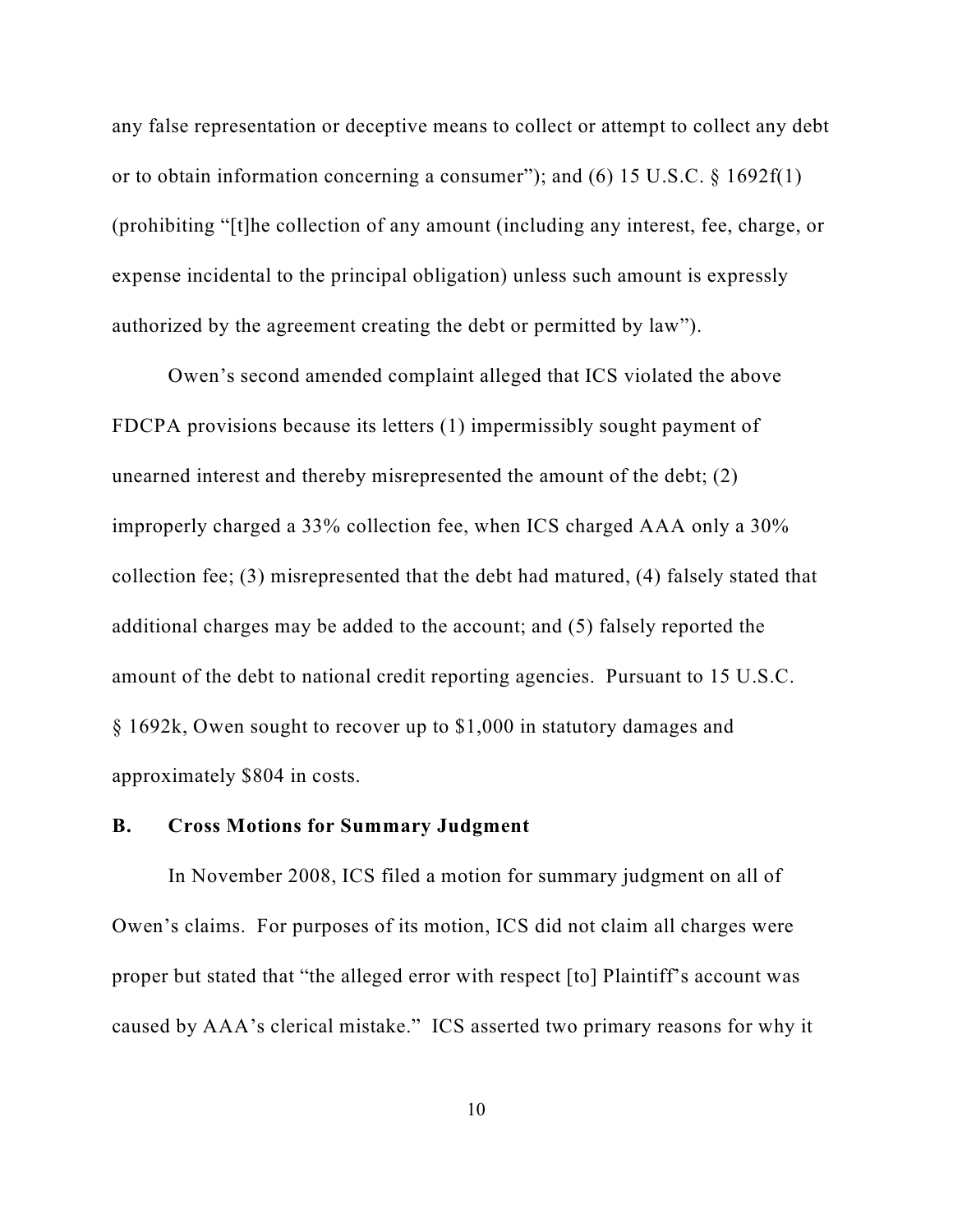was not liable. First, ICS noted that AAA, not ICS, placed the improper charges on Owen's account and that ICS did not knowingly or intentionally attempt to collect debts that were not due and owing. Second, ICS argued that the FDCPA did not require it to independently investigate the accuracy of AAA's charges and that it was entitled to rely on AAA's representations under the "bona fide error" affirmative defense in 15 U.S.C. § 1692k(c).

Owen opposed ICS's motion and filed her own motion for summary judgment. Owen's motion contended that: (1) AAA's 1.5% interest charges and the "7% Interest" fee violated various FDCPA provisions and Georgia usury laws<sup>6</sup> and (2) a debt collector's mere reliance upon a creditor to provide accurate information did not entitle an FDCPA defendant to the bona fide error defense.

In a September 2009 order, the district court granted ICS's motion and denied Owen's motion. The district court concluded the FDCPA was a strict liability statute and ICS's lack of knowledge or intent did not absolve it from liability. The district court determined, however, that ICS was entitled to the bona fide error defense because ICS's procedures were reasonably adapted to avoid

 $\degree$ Owen's summary judgment motion argued that ICS failed to recognize that AAA's interest charges, when added together, violated Georgia's usury laws, specifically O.C.G.A. §§  $7-4-2(a)(2)$  and  $7-4-10(a)$ .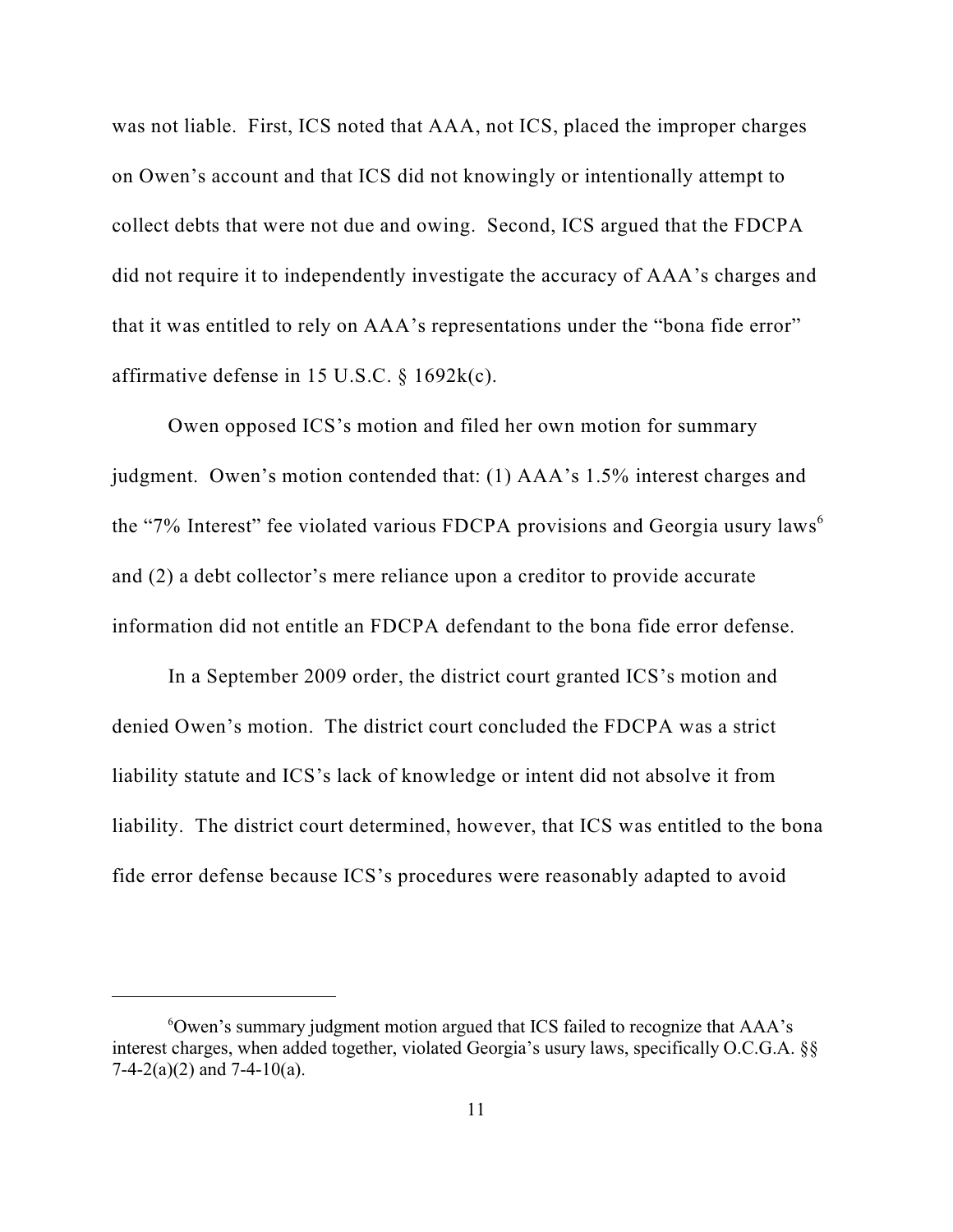error. 7

Plaintiff Owen timely appealed. On appeal, Owen, now represented by counsel, argues that the district court erred (1) in granting summary judgment to ICS based on the bona fide error defense and (2) in denying her summary judgment motion as to that defense.

#### **III. STANDARD OF REVIEW**

We review de novo the district court's rulings on the parties' cross motions for summary judgment. LeBlanc v. Unifund CCR Partners, 601 F.3d 1185, 1189 (11th Cir. 2010). Summary judgment is appropriate when "there is no genuine dispute as to any material fact" and the moving party is entitled to judgment as a matter of law. Fed. R. Civ. P. 56(a). A genuine issue of material fact exists when "the evidence is such that a reasonable jury could return a verdict for the nonmoving party." Anderson v. Liberty Lobby, Inc., 477 U.S. 242, 248, 106 S. Ct. 2505, 2510 (1986). The Court reviews the evidence and draws all reasonable inferences in the light most favorable to the non-moving party. Patton v. Triad Guar. Ins. Corp., 277 F.3d 1294, 1296 (11th Cir. 2002).

### **IV. DISCUSSION**

The district court also pointed out that the record did not substantiate Owen's claim that ICS charged AAA only a 30% fee. The district court concluded that nothing in the FDCPA prohibited the imposition of a collection fee based upon a percentage. Owen does not challenge this ruling on appeal.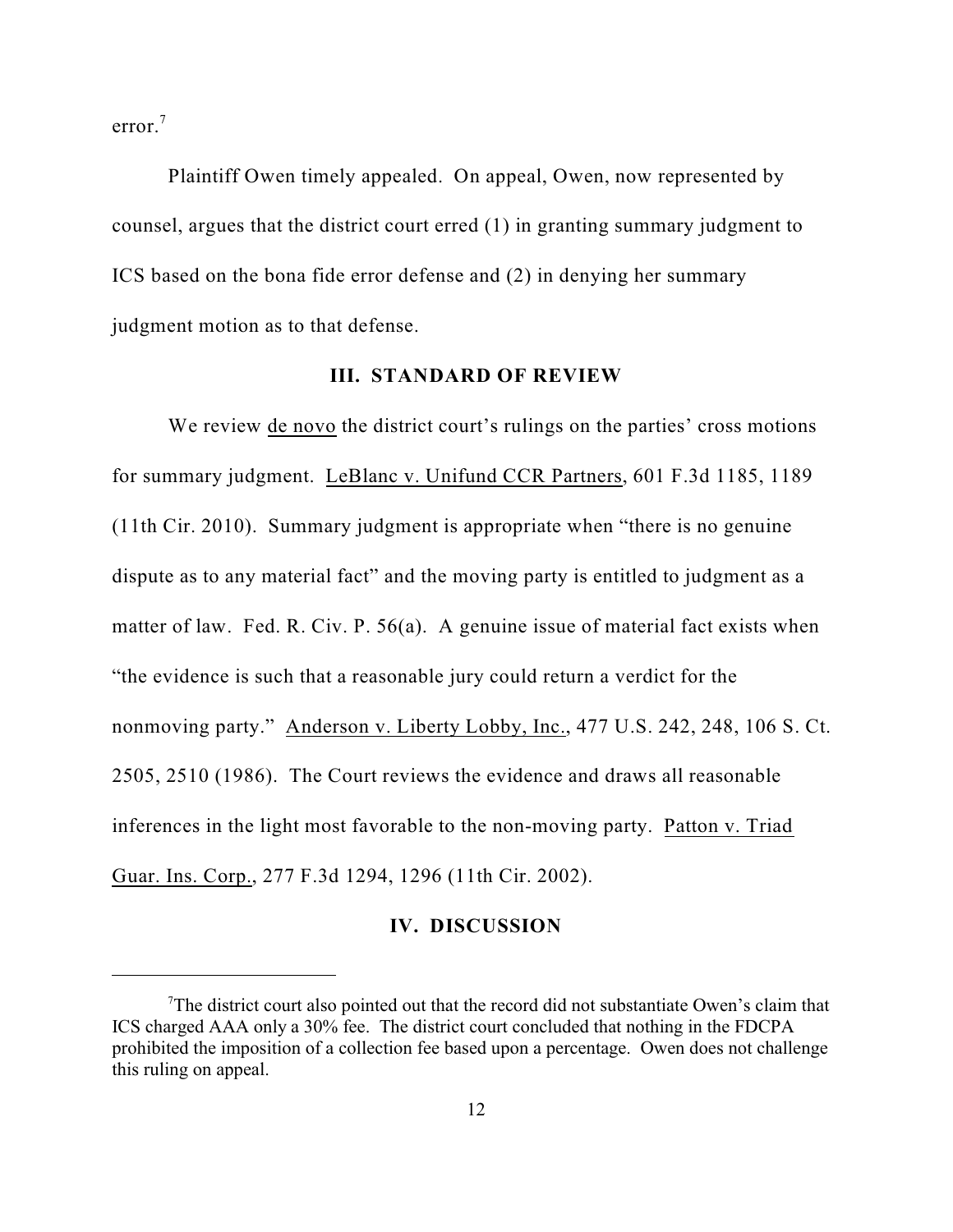#### **A. Bona Fide Error Defense**

In 1977, Congress enacted the FDCPA "to eliminate abusive debt collection practices by debt collectors, to insure that those debt collectors who refrain from using abusive debt collection practices are not competitively disadvantaged, and to promote consistent State action to protect consumers against debt collection abuses." 15 U.S.C. § 1692(e). The FDCPA prohibits, inter alia, debt collectors from using "unfair or unconscionable means to collect or attempt to collect any debt." Id. § 1692f. Debt collectors may collect only amounts that are "expressly authorized by the agreement creating the debt or permitted by law." Id. § 1692f(1). Moreover, "[a] debt collector may not use any false, deceptive, or misleading representation or means in connection with the collection of any debt." Id. § 1692e.

The FDCPA provides for a civil cause of action to enforce its provisions, with debt collectors who violate the Act liable for actual damages, statutory damages up to \$1,000, and reasonable attorney's fees and costs. See Edwards v. Niagara Credit Solutions, Inc., 584 F.3d 1350, 1352 (11th Cir. 2009) (citing 15 U.S.C. §  $1692k(a)(1)-(3)$ ).

This appeal concerns only whether ICS or Owen was entitled to summary judgment as to ICS's affirmative defense of bona fide error. In reviewing the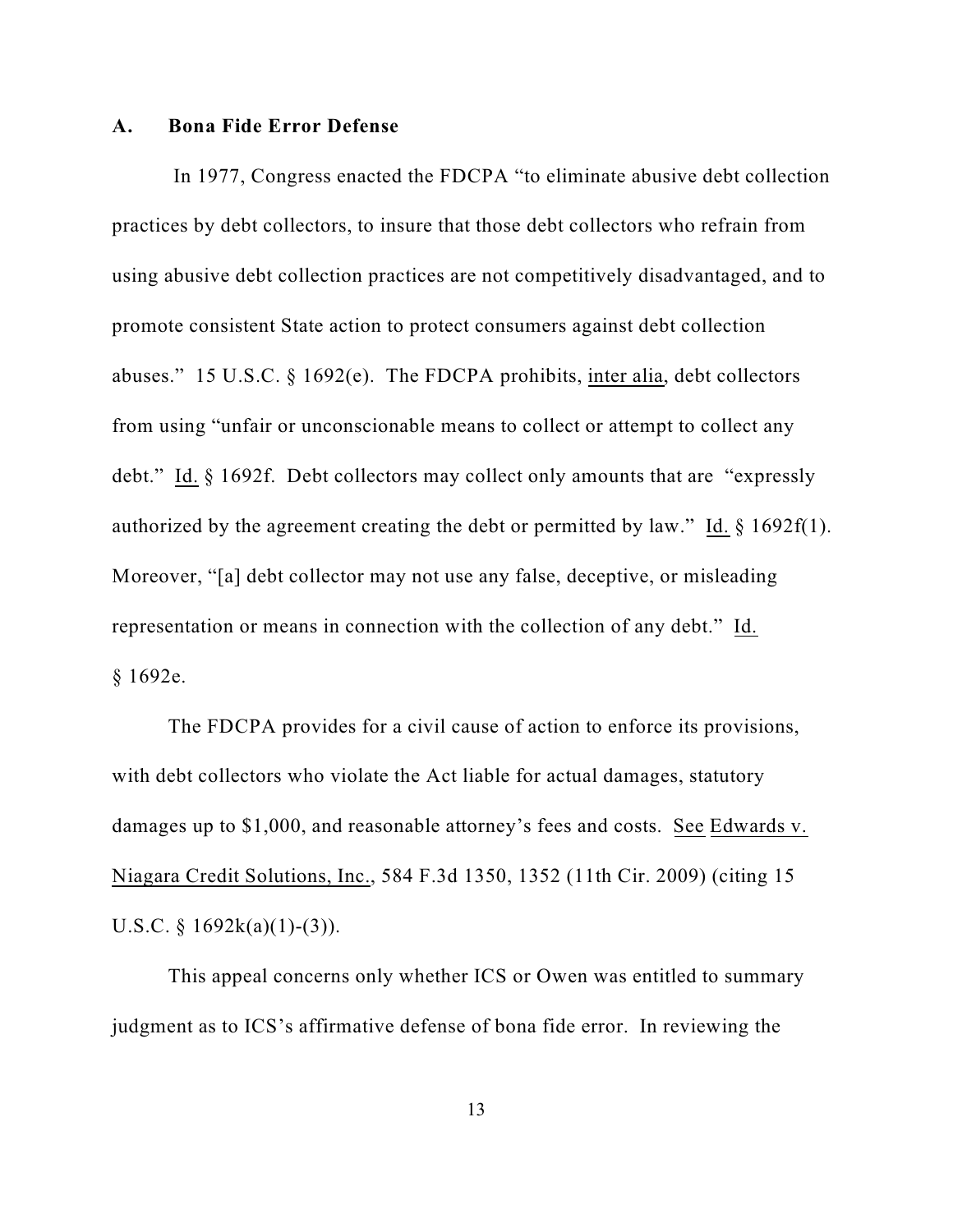parties' cross motions for summary judgment, we assume, arguendo, that ICS committed the FDCPA violations alleged by Owen.<sup>8</sup>

The FDCPA typically subjects debt collectors to liability even when violations are not knowing or intentional. See LeBlanc, 601 F.3d at 1190 (stating the FDCPA has been described as "a strict liability statute"). Nevertheless, the FDCPA affords a narrow carve-out to the general rule of strict liability, known as

the "bona fide error" defense. Section  $1692k(c)$  of the FDCPA provides that:

A debt collector may not be held liable in any action brought under this subchapter if the debt collector shows by a preponderance of evidence that the violation was not intentional and resulted from a bona fide error notwithstanding the maintenance of procedures reasonably adapted to avoid any such error.

15 U.S.C. § 1692k(c) (emphasis added). This bona fide error defense in

§ 1692k(c) is an affirmative defense, for which the debt collector has the burden of

proof. Specifically, a debt collector bears a three-part burden of showing that its

FDCPA violation (1) was "not intentional"; (2) was "a bona fide error"; and (3)

<sup>&</sup>lt;sup>8</sup>As noted earlier, for purposes of its summary judgment motion and this appeal, ICS did not claim that the four compound interest charges (1.5% monthly interest on past-due interest) or the additional "7% Interest" fee were proper. Therefore, for purposes of this appeal, we refer to those interest charges collectively as the FDCPA violations. As this appeal concerns only ICS's entitlement to the bona fide error defense, we make no ruling on the issue of whether these interest charges violated the FDCPA.

<sup>&</sup>lt;sup>9</sup>The FDCPA contains another exception to the strict liability rule, providing that debt collectors will not be liable for "any act done or omitted in good faith in conformity with any advisory opinion of the [Federal Trade] Commission." 15 U.S.C. § 1692k(e). However, § 1692k(e) is not implicated here.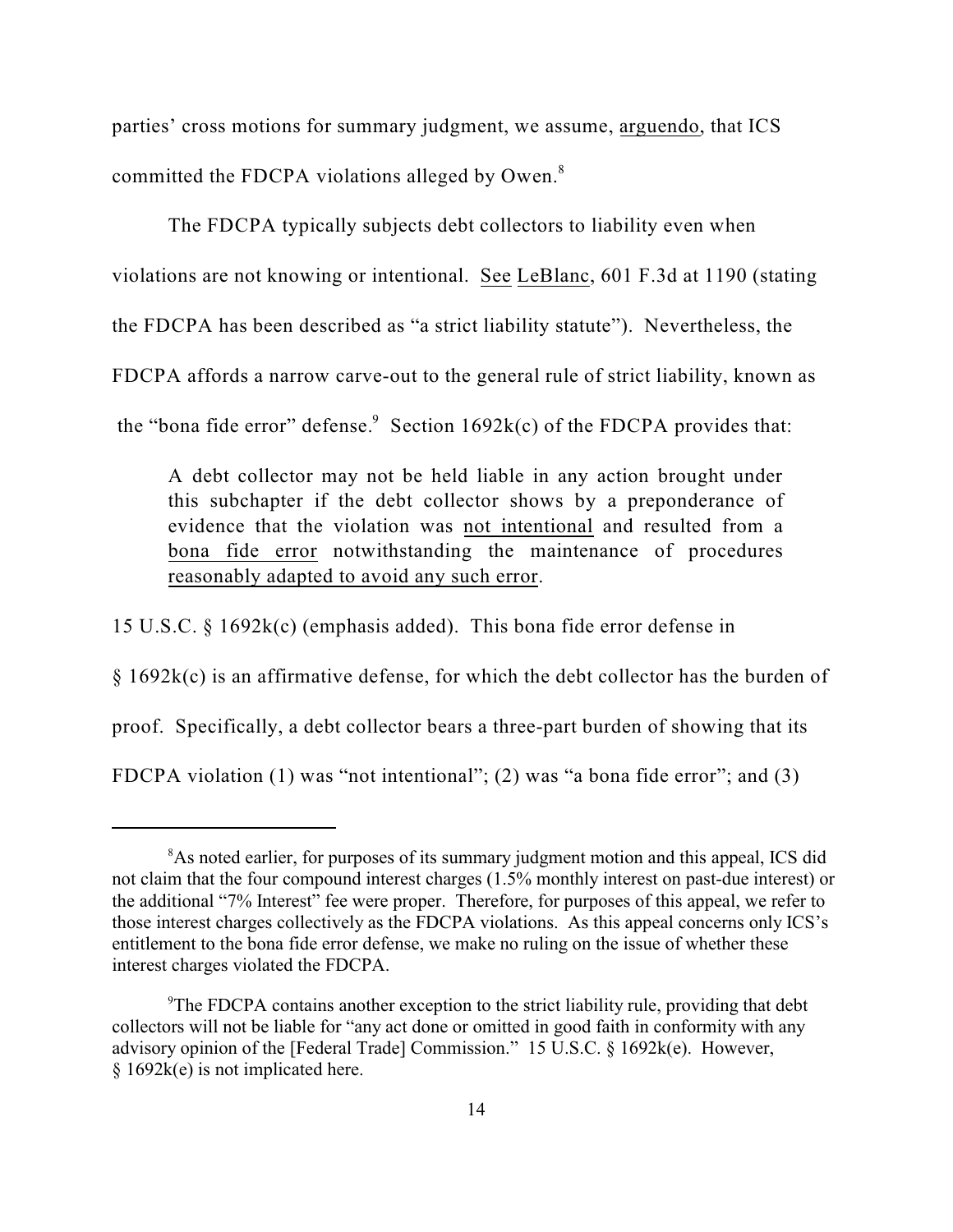occurred despite the maintenance of procedures "reasonably adapted to avoid any such error." Edwards, 584 F.3d at 1352-53.

In the district court and on appeal, Plaintiff Owen does not dispute that ICS's FDCPA violations were unintentional and bona fide errors. Rather, Owen contends that ICS did not satisfy the third element of the bona fide error defense: the maintenance of procedures reasonably adapted to avoid the type of errors at issue (namely, the improper charges of compound interest and the "7% Interest" fee).

On appeal, Owen advances two primary arguments. First, she contends that the Supreme Court's decision in Jerman v. Carlisle, McNellie, Rini, Kramer & Ulrich LPA, 559 U.S. \_\_, 130 S. Ct. 1605 (2010), forecloses ICS's bona fide error defense. Second, even if Jerman does not apply, Owen asserts that ICS did not meet the third element of the defense. We discuss both arguments below.

### **B. Supreme Court's Jerman Opinion**

In Jerman, the Supreme Court addressed whether the FDCPA's bona fide error defense could immunize debt collectors from liability when their violations stemmed from "a debt collector's mistaken interpretation of the legal requirements of the FDCPA." Id. at , 130 S. Ct. at 1608 (emphasis added).

The plaintiff debtor in Jerman sued a law firm and an attorney for FDCPA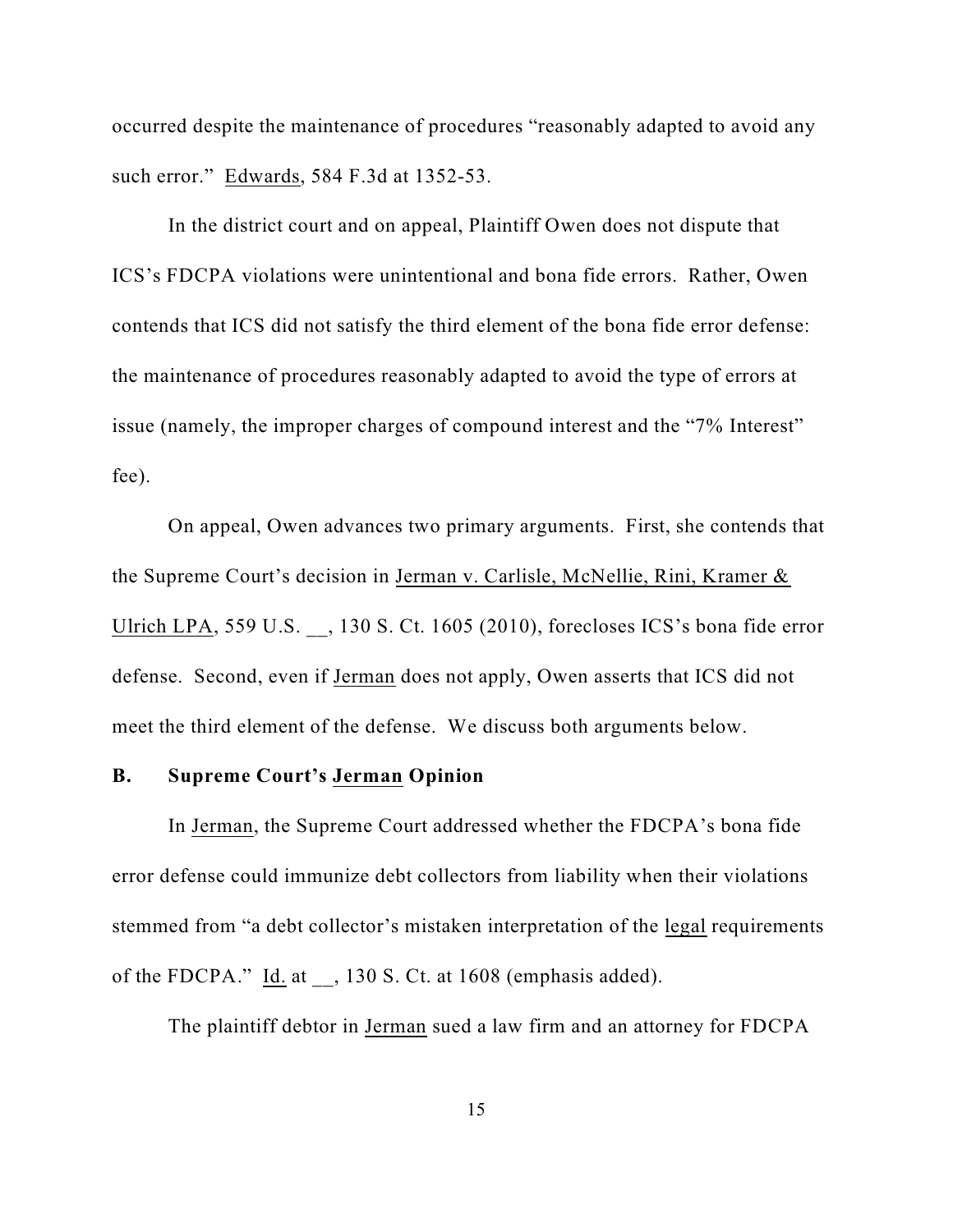violations, committed while they were acting as debt collectors. The FDCPA has a notice provision that requires debt collectors to send written notice to the debtor that the debt will be assumed valid unless the debtor disputes it. 15 U.S.C.  $\S 1692g(a).$ <sup>10</sup> The collection attorney's notice letter in Jerman stated that the mortgage debt at issue would be assumed valid unless the debtor disputed that debt in writing. 559 U.S. at , 130 S. Ct. at 1609.

The Jerman plaintiff debtor contended that the collection attorney violated the FDCPA by imposing a requirement that the debtor dispute the debt in writing, when the FDCPA required only that the debtor dispute the debt and did not specify that it be in writing. Observing that authority was split on the issue, the district court ultimately agreed with the plaintiff debtor that this writing requirement in the collection attorney's notice letter constituted an FDCPA violation.<sup>11</sup> Jerman v. Carlisle, 464 F. Supp. 2d 720, 724, 725 (N.D. Ohio 2006). In a later proceeding, however, the district court held that the collection attorney was entitled to the bona

 ${}^{10}$ Section 1692g(a) states:

Within five days after the initial communication with a consumer in connection with the collection of any debt," a debt collector must send written notice to the debtor containing, inter alia, "a statement that unless the consumer, within thirty days after receipt of the notice, disputes the validity of the debt, or any portion thereof, the debt will be assumed to be valid by the debt collector.

<sup>15</sup> U.S.C. § 1692g(a), (a)(3).

 $11$ Because the issue was not raised on appeal, neither the Sixth Circuit nor the Supreme Court expressed a view on whether the collection attorney's inclusion of a writing requirement in the notice letter violated  $\S$  1692g(a). See Jerman, 559 U.S. at  $\pi$  n.3, 130 S. Ct. at 1610 n.3.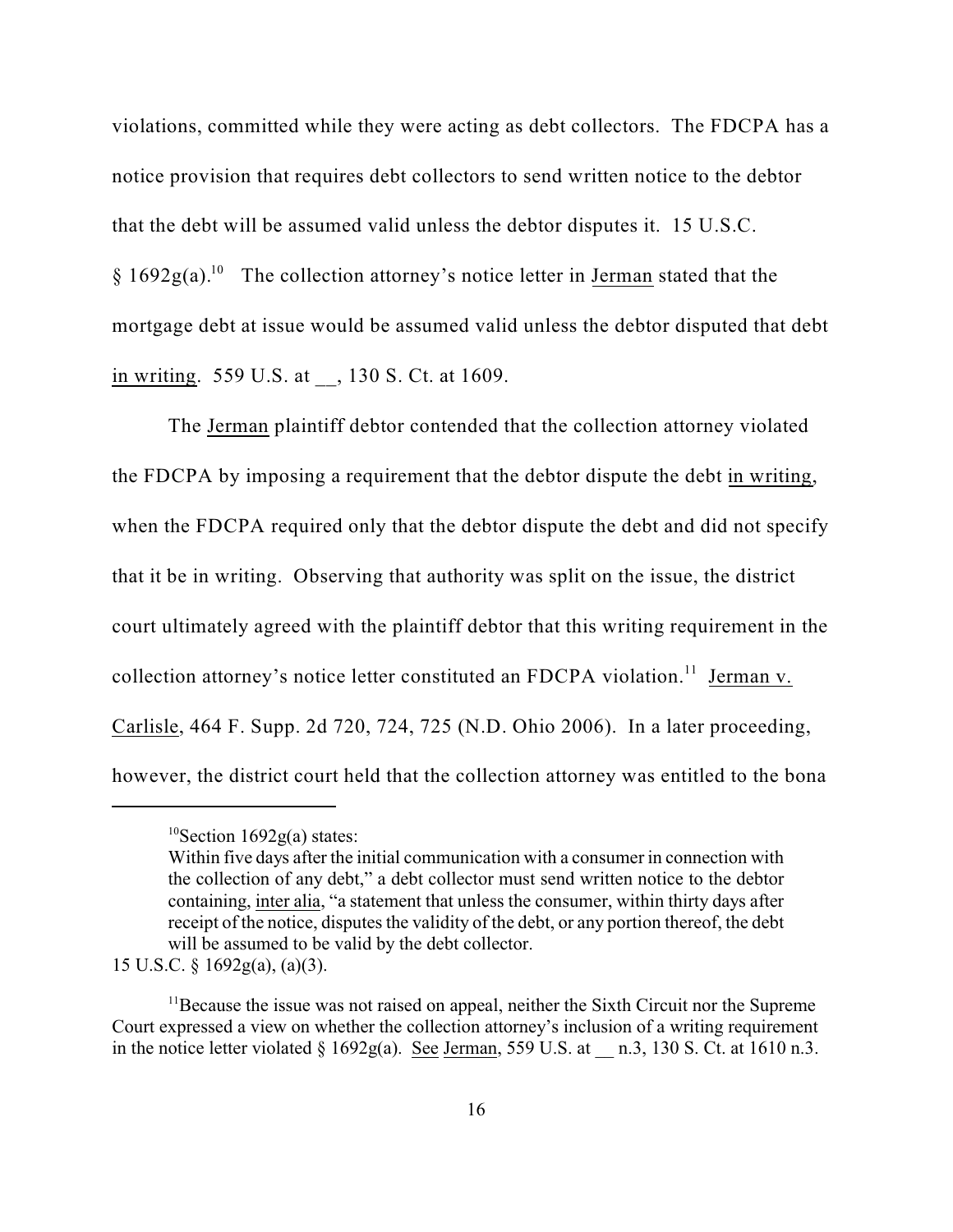fide error defense. Jerman v. Carlisle, 502 F. Supp. 2d 686, 697 (N.D. Ohio 2007). The Sixth Circuit affirmed. Jerman v. Carlisle, 538 F.3d 469, 471 (6th Cir. 2008).

The Supreme Court reversed, concluding that the FDCPA's bona fide error defense does not encompass "mistakes of law" or "misinterpretations of the requirements of the Act" itself. Jerman, 559 U.S. at  $\,$ , 130 S. Ct. at 1611, 1615. Instead, the seven-member majority concluded that  $\S$  1692k(c)'s requirement that debt collectors maintain procedures reasonably adapted to avoid any bona fide errors referred only to measures designed "to avoid errors like clerical or factual mistakes." Id. at , 130 S. Ct. at 1614.

The Supreme Court further stated, "we need not and do not decide today the precise distinction between clerical and factual errors, or what kinds of factual mistakes qualify under the FDCPA's bona fide error defense." Id. at \_\_ n.12, 130 S. Ct. at 1618 n.12. Nor did the Supreme Court need to resolve the issue of what procedures to avoid clerical or factual errors were sufficient to entitle a debt collector to the bona fide error defense. However, in dicta the Supreme Court proffered various observations about the third element of the bona fide error defense.

For instance, the Jerman majority remarked that Congress's use of the word "procedures" connoted a routinized process of error-checking, observing that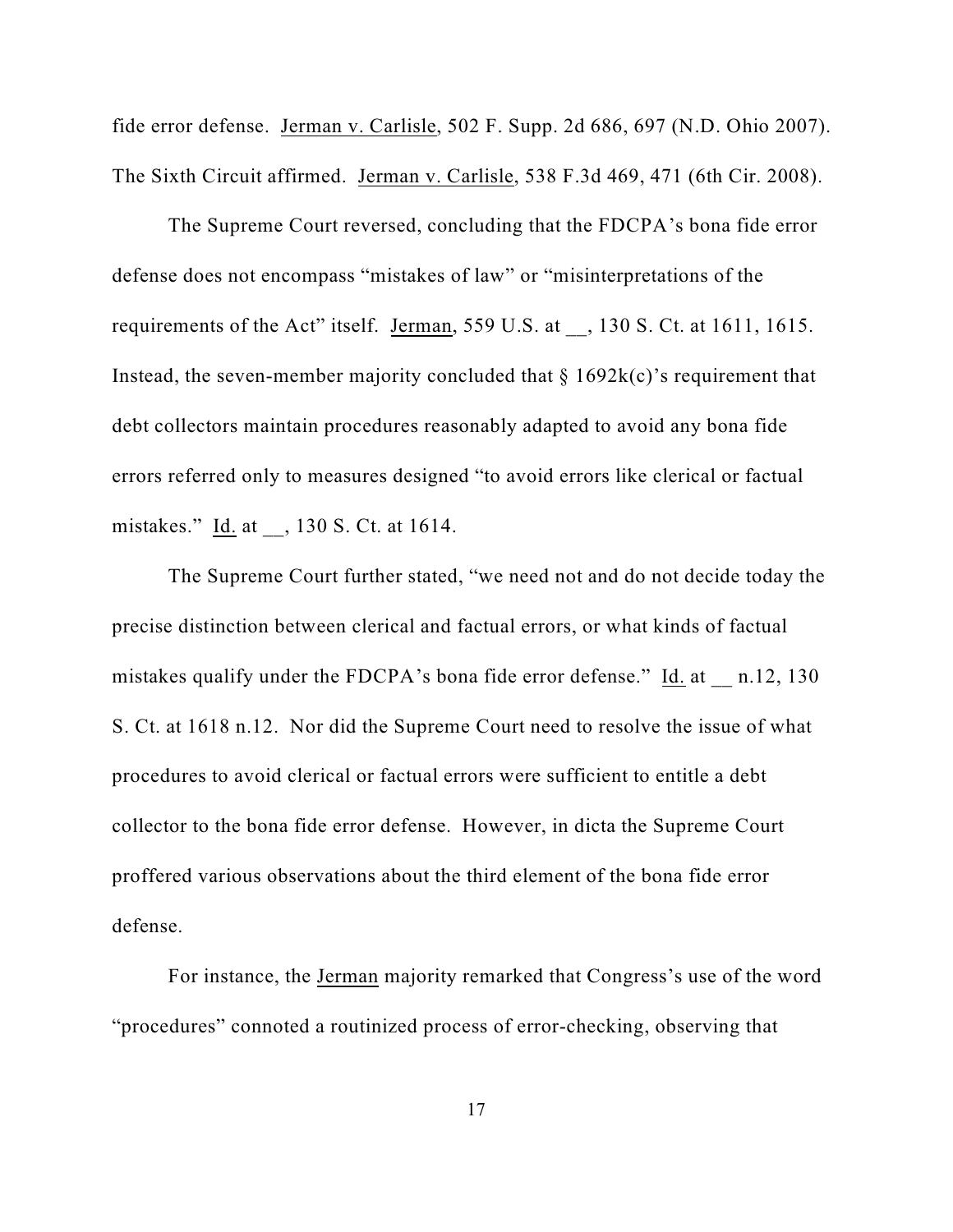"[t]he dictionary defines 'procedure' as 'a series of steps followed in a regular orderly definite way.'" Id. at \_\_, 130 S. Ct. at 1614 (quoting Webster's Third New International Dictionary 1807 (1976)).

The Jerman majority also noted that  $\S 1692k(c)$ 's phrase "the maintenance of procedures reasonably adapted to avoid any such error" is "more naturally read to apply to processes that have mechanical or other such 'regular orderly' steps to avoid mistakes." Id. The majority offered two such examples, citing "the kind of internal controls a debt collector might adopt to ensure its employees do not communicate with consumers at the wrong time of day or make false representations as to the amount of a debt." Id. (citations omitted) (emphasis added). The Supreme Court contrasted these procedures with procedures maintained to avoid mistakes in legal reasoning, which "is not a mechanical or strictly linear process." Id.

Here, debtor Owen argues that ICS's errors were erroneous legal interpretations of the scope of the FDCPA and therefore, under Jerman, ICS's bona fide error defense fails. We disagree with Owen's characterization. The type of errors that Owen complains about are factual or clerical mistakes regarding the type of charges she assented to in her agreement with  $AAA$ .<sup>12</sup> Specifically, Owen

 $12$ As mentioned earlier, the Supreme Court has not delineated the distinction between factual mistakes and clerical errors, nor has the record been adequately developed to enable us to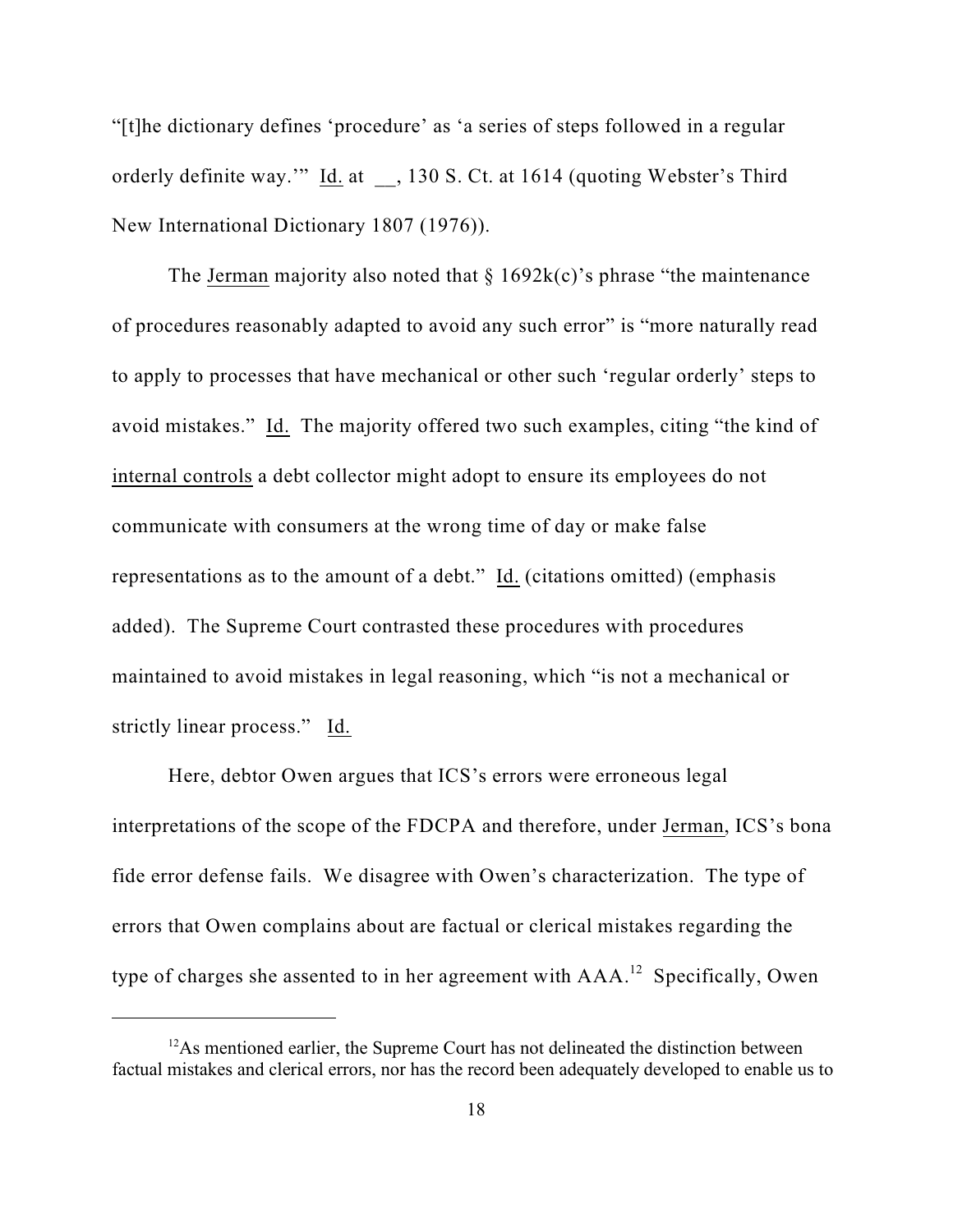points out that her agreement with AAA (1) provided for only 1.5% monthly simple interest on principal and (2) did not contain an additional "7% Interest" fee. Yet, AAA mistakenly included compound interest (1.5% interest on past-due interest) and a "7% Interest" fee on her account.

There is no evidence, nor does Owen contend, that ICS harbored a belief that it could lawfully operate within the bounds of the FDCPA while attempting to collect interest charges that Owen never agreed to. There is no evidence that ICS exercised any legal judgment as to the interest charges; rather, ICS indiscriminately accepted AAA's interest charges as factually accurate and proceeded to collect them. Because ICS's errors did not constitute mistakes of law, the Jerman decision does not preclude ICS's bona fide error defense.<sup>13</sup>

Therefore, we turn to Owen's second argument: that ICS did not satisfy the third element of the bona fide error defense.

### **C. ICS's Procedures**

answer this question here. We note, however, that the proper determination of this issue is irrelevant for purposes of this summary judgment motion, since the bona fide error defense embraces both clerical and factual errors. See Jerman, 559 U.S. at  $\,$ , 130 S. Ct. at 1614.

<sup>&</sup>lt;sup>13</sup>Owen contends ICS's errors resulted from a mistaken legal interpretation of both the FDCPA's requirements and Georgia's usury laws. Although the Supreme Court acknowledged a circuit split regarding whether the bona fide error defense applies to FDCPA violations arising from misinterpretations of state law, it expressly declined to resolve this issue. See Jerman, 559 U.S. at  $\pi$  n.4, 130 S. Ct. at 1610 n.4. We also need not address this issue, as ICS made factual mistakes and is not entitled to the bona fide error defense in any event. See Section IV.C, infra.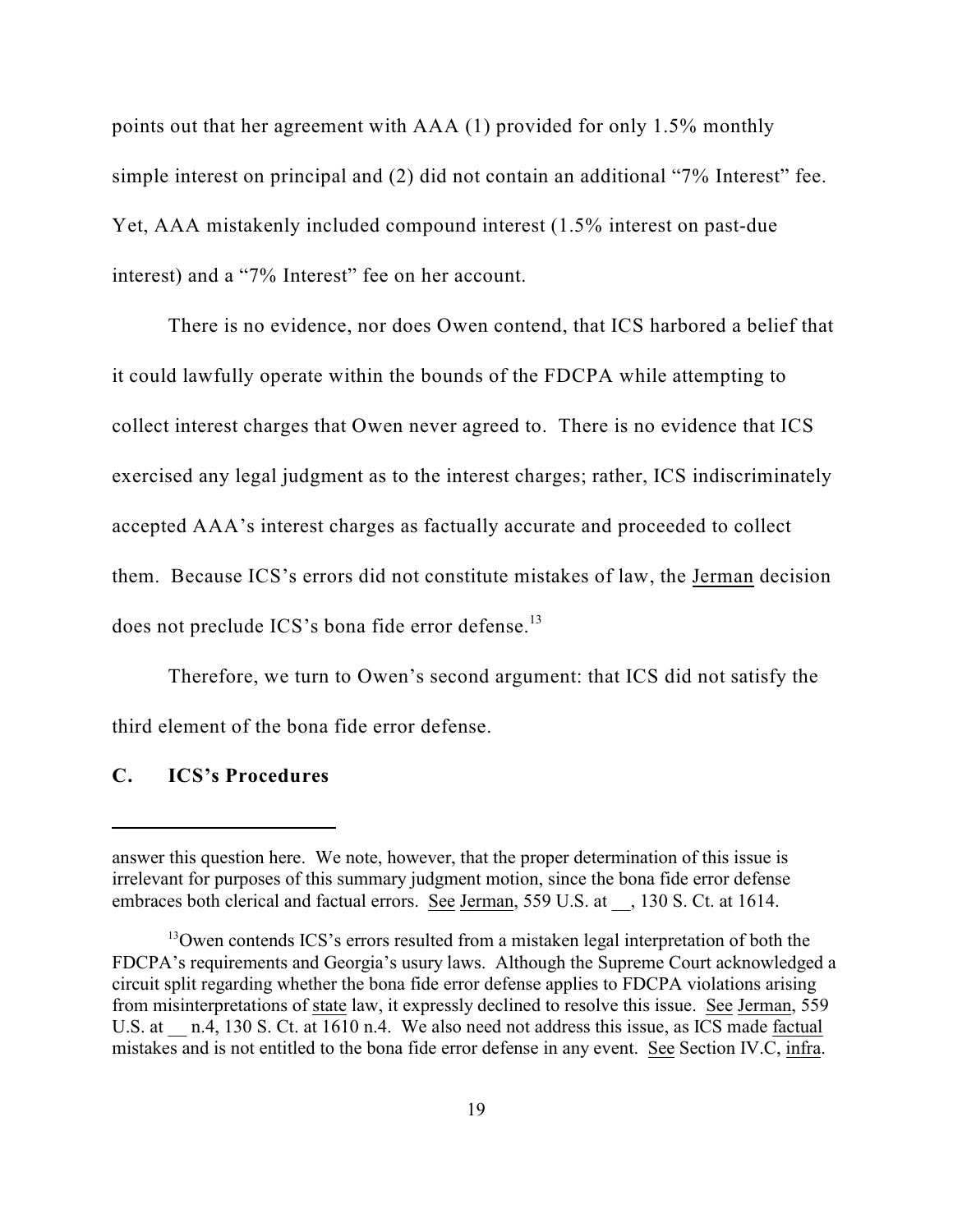Until now, this Court has not specifically addressed the third element of the bona fide error defense: that the debt collector maintained procedures reasonably adapted to avoid errors. In fact, in Edwards we expressly declined to decide whether the debt collector met this third requirement because the collector already failed to demonstrate that the FDCPA violation was unintentional and a bona fide error.<sup>14</sup> 584 F.3d at 1354. In LeBlanc, meanwhile, we held that the debt collector's entitlement to the bona fide error defense was not properly before the Court, since the issue was never raised in the district court. 601 F.3d at 1199. Accordingly, this appeal presents an issue of first impression: what procedures are sufficient to show that a debt collector maintained procedures reasonably adapted to avoid errors that violate the FDCPA?

At the outset, we agree with the Tenth Circuit that "the procedures component of the bona fide error defense involves a two-step inquiry." Johnson v. Riddle, 443 F.3d 723, 729 (10th Cir. 2006); see also Reichert v. Nat'l Credit Sys. Inc., 531 F.3d 1002, 1006 (9th Cir. 2008) (quoting same). The first step is "whether the debt collector 'maintained'—i.e., actually employed or implemented—procedures to avoid errors." Johnson, 443 F.3d at 729; Reichert,

 $14$ In Edwards, the debt collector, by its own admission, had deliberately neglected to disclose in its communications with the debtor that it was a debt collector. See Edwards, 584 F.3d at 1353. Furthermore, because this violation was not objectively reasonable, the mistake did not constitute bona fide error. See id. at 1353-54.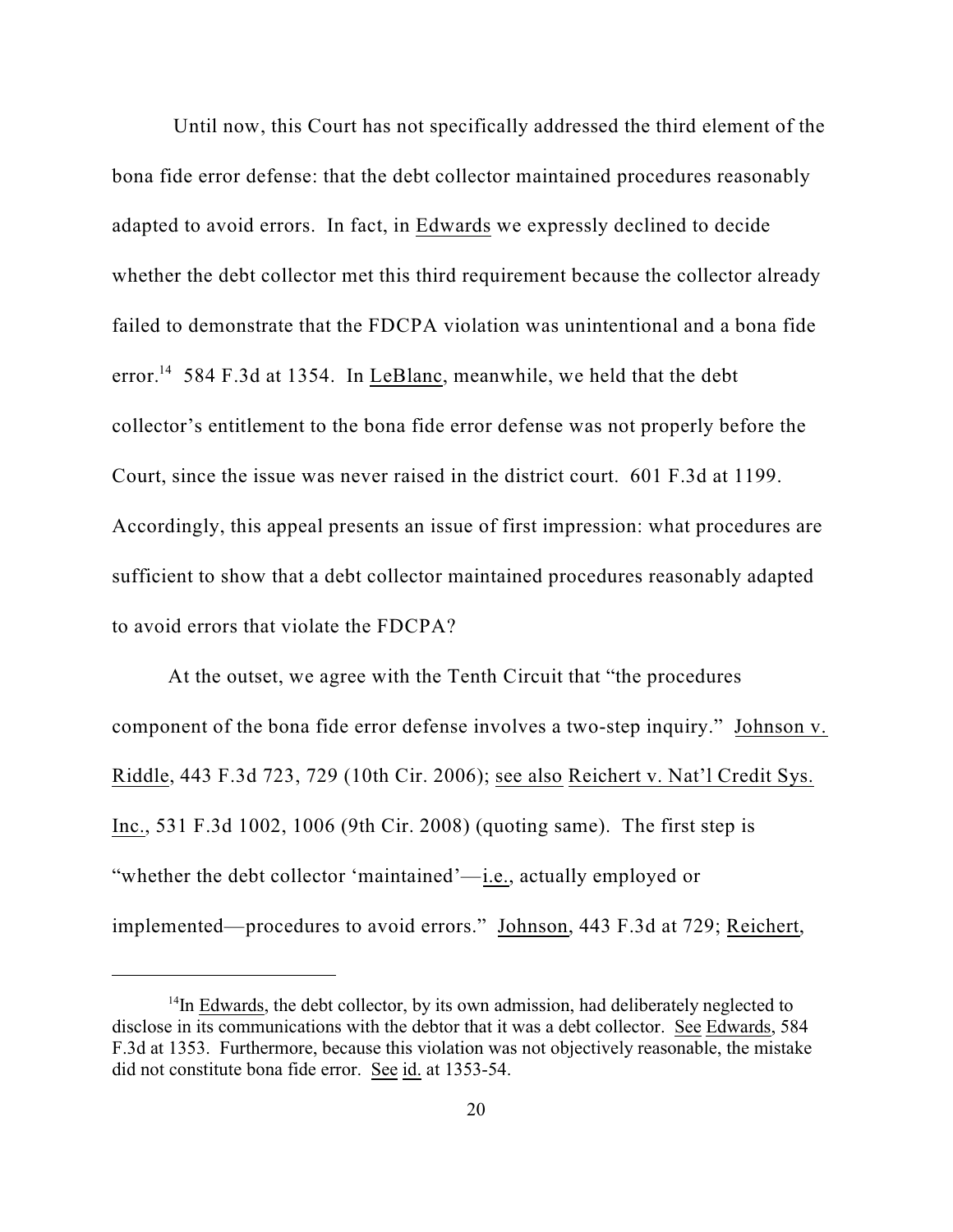531 F.3d at 1006. The second step is "whether the procedures were 'reasonably adapted' to avoid the specific error at issue." Johnson, 443 F.3d at 729; Reichert, 531 F.3d at 1006.

We also agree with other circuits that this is a "fact-intensive inquiry."

Wilhelm v. Credico, Inc., 519 F.3d 416, 421 (8th Cir. 2008); see also Reichert, 531 F.3d at 1006 (quoting same). Despite surveying the case law, we have located no definitive list of procedures, or even universally applicable parameters, by which to assess the third element. Rather, the legal analysis has proceeded on a case-bycase basis and depended upon the particular facts and circumstances of each case.<sup>15</sup> Accordingly, we turn to the particular errors and procedures involved here.

ICS identifies three procedures it posits are reasonably adapted to avoid the

<sup>&</sup>lt;sup>15</sup>Compare Reichert, 531 F.3d at 1005, 1007 (concluding debt collector did not qualify for bona fide error defense when it (1) relied on a creditor's past provision of accurate debt information and (2) submitted only a conclusory declaration stating that it maintained "extensive procedures" to prevent FDCPA violations, without explaining what procedures it had), with Wilhelm, 519 F.3d at 421 (upholding entitlement to bona fide error defense where debt collector mistakenly added interest on past-due interest because it trained and instructed employees to segregate unpaid principal from past-due interest to prevent FDCPA violations), Hyman v. Tate, 362 F.3d 965, 967-68 (7th Cir. 2004) (concluding debt collector was entitled to bona fide error defense for a collection letter sent to a bankrupt debtor given evidence that (1) debt collector trained its employees in proper collection procedures to ensure FDCPA compliance, (2) only .01% of referred accounts were found to be in bankruptcy, and (3) it would cost \$1.5 million per year to request a credit report on every account it was referred), and Jenkins v. Heintz, 124 F.3d 824, 834 (7th Cir. 1997) (upholding entitlement to bona fide error defense where debt collector's procedures included "the publication of an in-house fair debt compliance manual, updated regularly and supplied to each firm employee; training seminars for firm employees collecting consumer debts; and an eight-step, highly detailed pre-litigation review process to ensure accuracy and to review the work of firm employees to avoid violating the Act").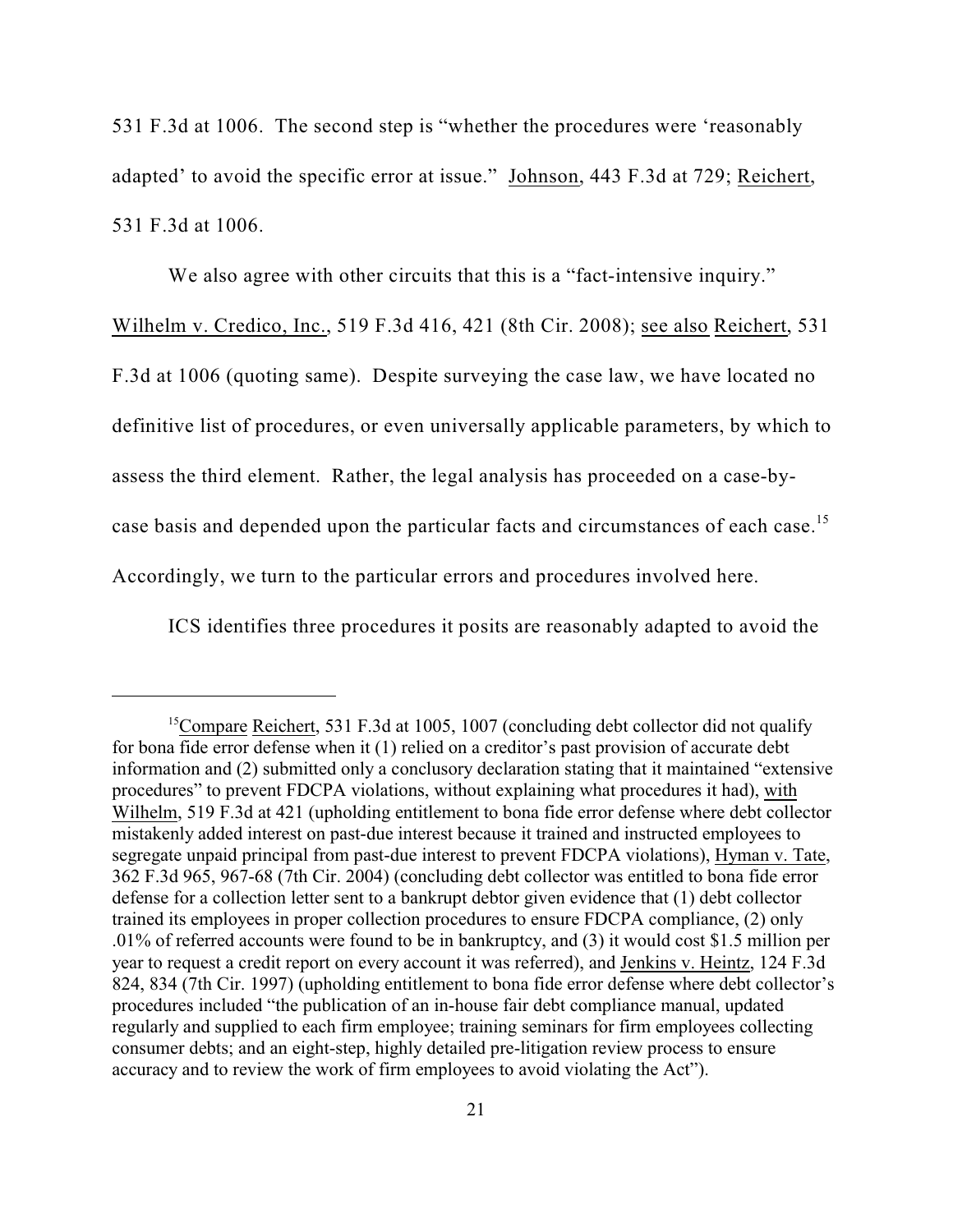erroneous interest charges here: (1) ICS contractually obligated AAA to present only accurate information on debts, which must be "validly due and owing"; (2) after Owen contested the debt, ICS suspended collection efforts, obtained verification documents from AAA, and provided these documents to Owen; and (3) in the May 9, 2007 letter enclosing these AAA documents, ICS requested that Owen contact ICS's office if she continued to contest the debt.<sup>16</sup> Regarding the above two-step inquiry, ICS has met the low threshold required by the first step because the evidence shows ICS has "maintained" these two procedures: ICS introduced the contract signed by AAA and the letters ICS sent to Owen. However, for several reasons, ICS fails the second step.

First, ICS's suspension of collection efforts once Owen contested the debt, along with its subsequent receipt and delivery of debt verification materials to Owen, do not constitute procedures "reasonably adapted to avoid" interest errors. Rather, they are statutory requirements. See 15 U.S.C. §§ 1692g(b) (mandating debt collectors, upon debtor disputing debt, to cease collection, obtain verification of the debt, and provide verification to debtor). If debt collectors could meet their

 $16$ Owen argues that ICS's assertions respecting this third procedure are waived, since ICS never raised this argument in its motion for summary judgment. Because we conclude that ICS's reasoning on this point lacks foundation, see infra p. 24, we need not address this waiver issue. We also stress that, at the summary judgment stage, ICS put in evidence only these procedures and relied heavily on the terms of its contract with AAA. If ICS has other procedures, they were not placed in the record at the summary judgment stage.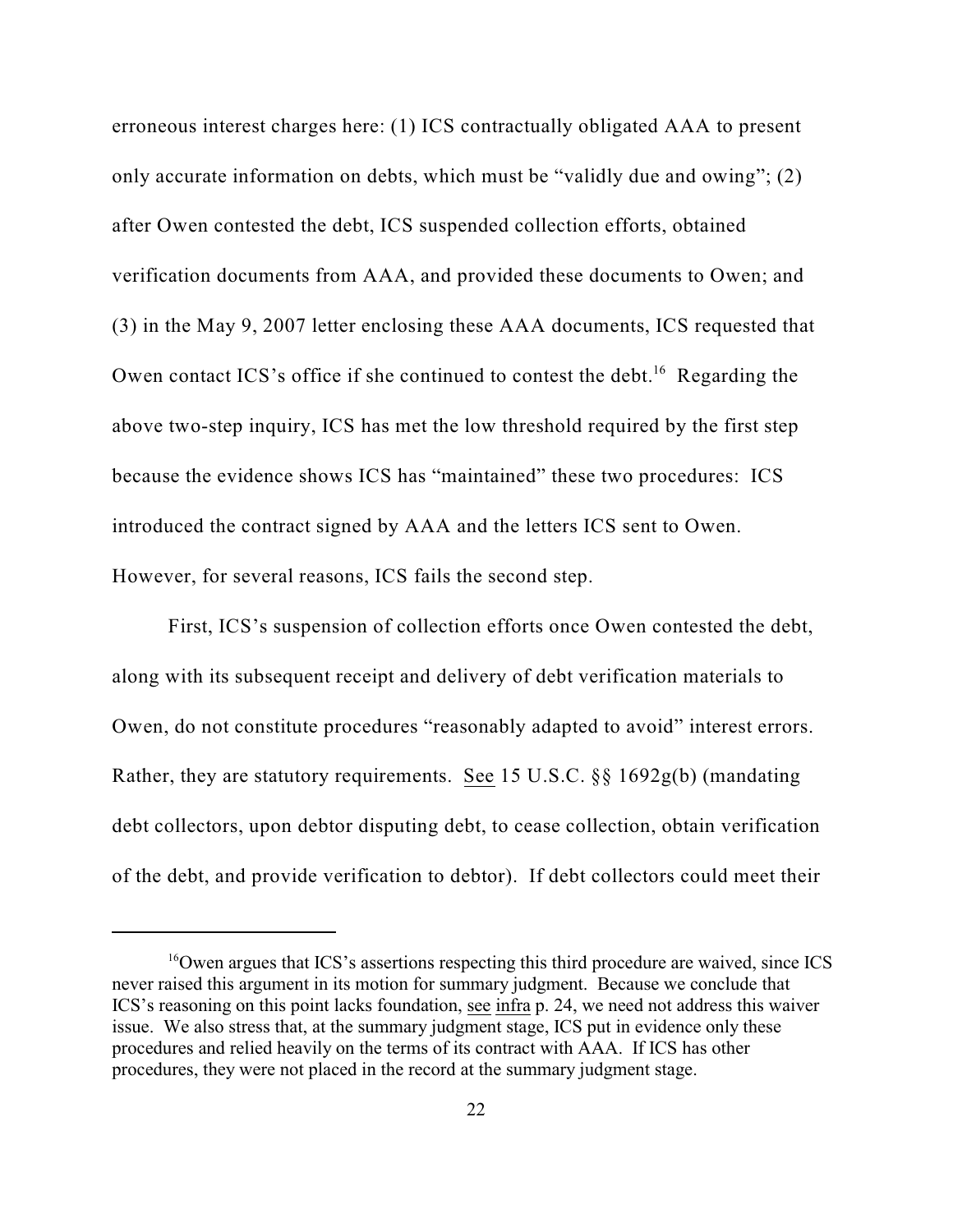bona fide error defense burden by fulfilling their other statutory duties, the third element of § 1692k(c) would be mere surplusage. Such an interpretation would allow debt collectors to violate some provisions of the FDCPA so long as they complied with the rest of the Act, a result clearly at odds with Congress's intent. See Clomon v. Jackson, 988 F.2d 1314, 1318 (2d Cir. 1993) (stating that a single violation of an FDCPA provision is sufficient to establish civil liability).

Second, the May 9, 2007 letter—requesting Owen to contact ICS's office if she continued to dispute her debt—is not a procedure "reasonably adapted to avoid" errors, as ICS's March 28, 2007 letter already had sought collection of the improper charges. At best, this after-the-fact procedure is adapted to prevent the error from occurring again. Yet, Congress designed the FDCPA to prevent debt collection abuses, not to furnish debt collectors with a free pass as to errors in their first collection attempts. See Reichert, 531 F.3d at 1007 (stating debt collectors are "not entitled under the FDCPA to sit back and wait until a creditor makes a mistake and then institute procedures to prevent a recurrence").

Third, ICS's contract with AAA—that AAA "[p]lace only amounts over \$25 that are validly due and owing"—is a form contract that was signed four years before the Owen debt was sent to ICS for collection in 2007. Employing a onetime form contract with AAA four years prior and blindly relying on creditors to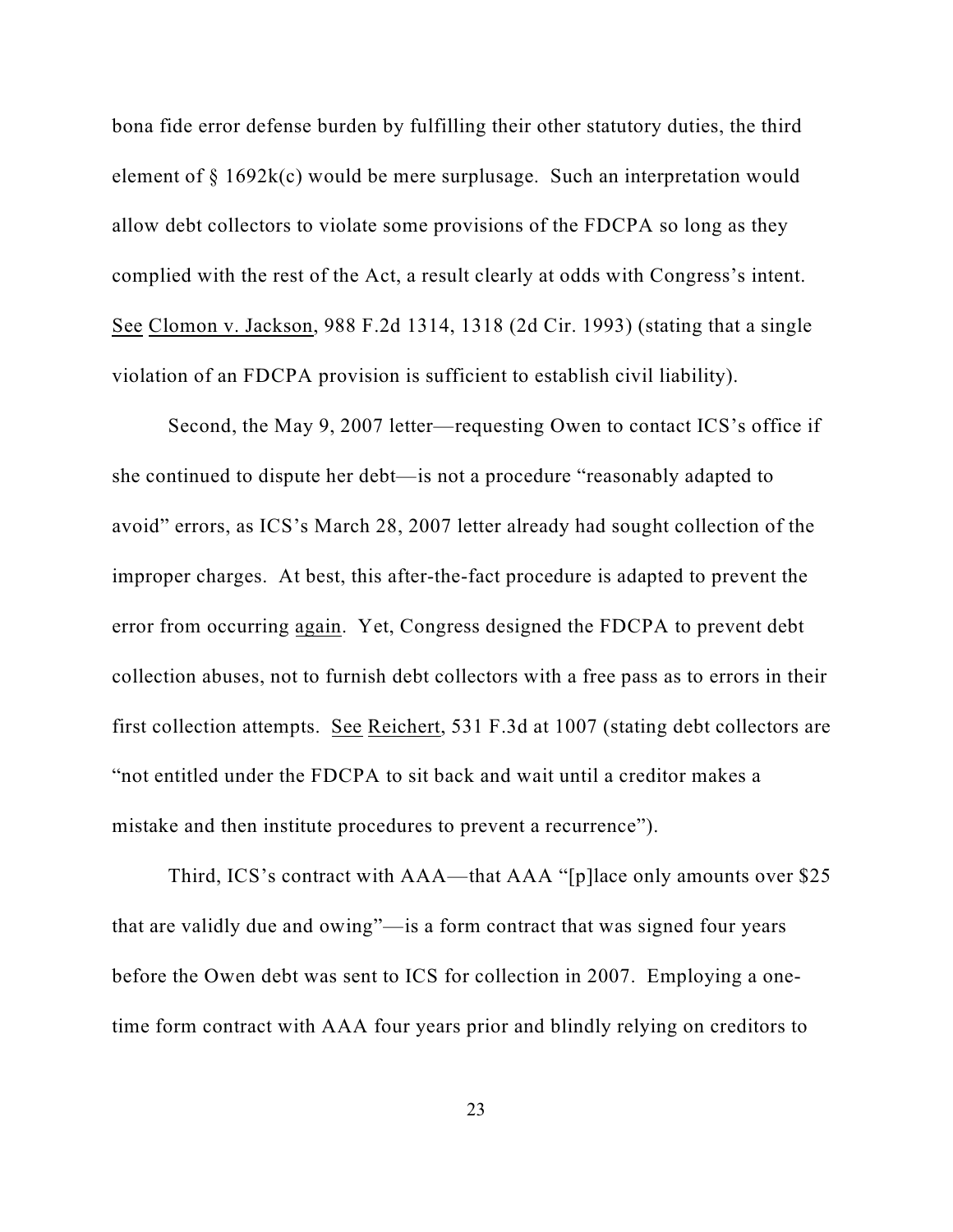send only valid debts is a procedure, but it is not one reasonably adapted to avoid the type of erroneous interest charges at issue here. ICS's own contract with AAA makes this point because it provides that ICS "may limit the rate of interest or other charges you [AAA] have added to an account or refuse to add any if we believe we need to do so to operate lawfully." In other words, ICS's contract anticipates that the creditor AAA may potentially place erroneous interest charges on accounts and gives ICS the explicit right not to collect any improper interest AAA has added.

Importantly too, the errors here were not errors requiring ICS to further investigate the validity of AAA's listed charges. Rather, the errors were discernible on the face of AAA's documents forwarded to ICS and therefore readily discoverable by ICS. For instance, a cursory review of just two documents supplied to ICS—AAA's three-page account statement for Owen and one-page agreement with Owen—would have revealed that AAA (1) combined principal and interest in Owen's running balance column, thereby charging monthly compound interest and (2) included an extra "7% Interest" fee on Owen's account that was not included in Owen's written agreement with AAA. Earlier we listed the entries on Owen's account statement which readily show, for example, that AAA on March 27, 2007 placed both a 1.5% monthly finance charge on the running balance and a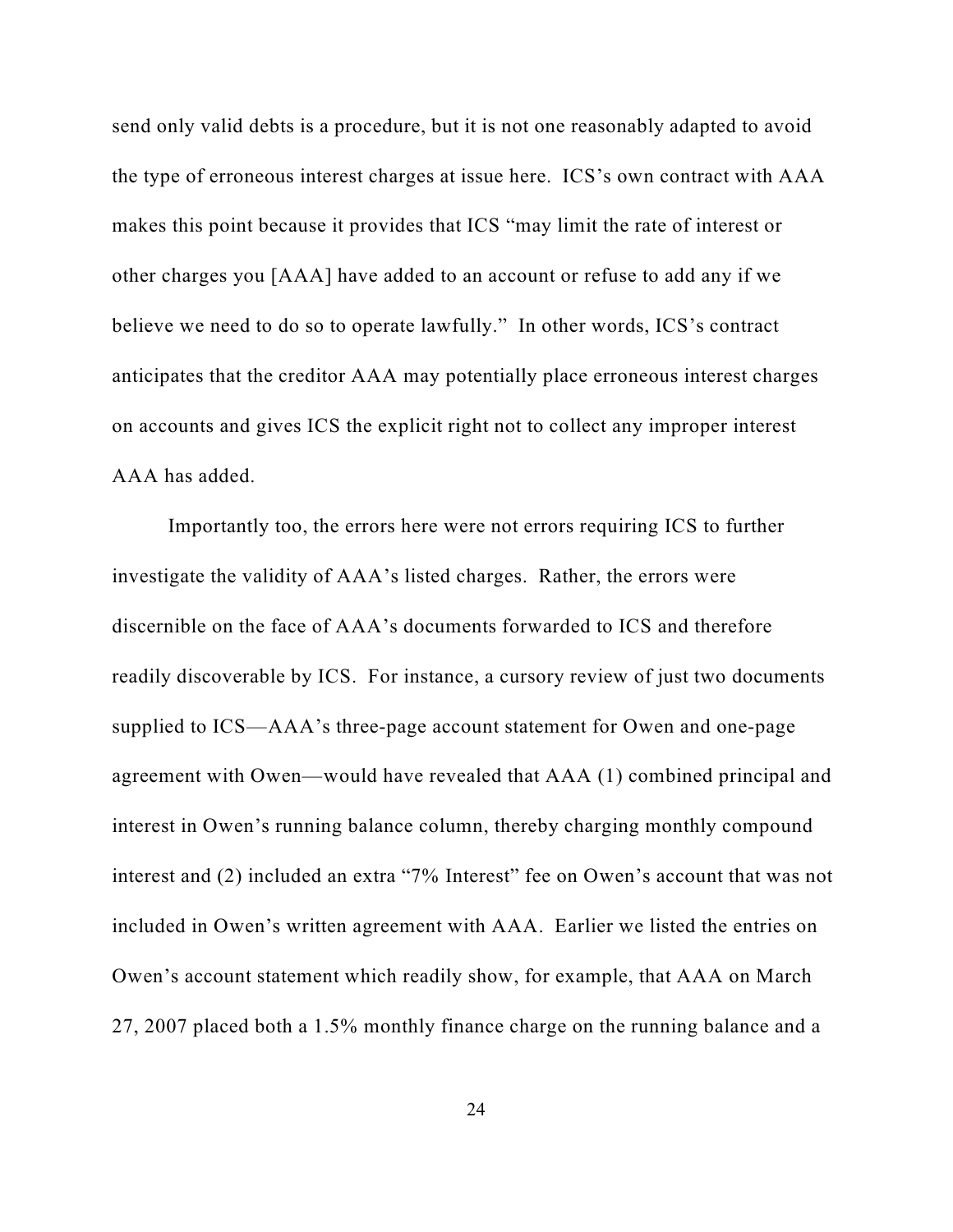"7% Interest" fee on Owen's account.

We recognize that the record is unclear regarding exactly what information AAA relayed to ICS when it first placed Owen's account for collection, aside from the amount of the debt. On appeal, ICS does not argue that it did not have access to Owen's account statement when it sent its initial March 28, 2007 letter. Even if ICS did not have this statement until May 9, 2007—when it undisputably had copies of Owen's agreement and account statement—ICS continued to collect these same compound interest charges and the "7% Interest" fee in letters on May 9, May 24, June 6, July 6, and August 7, 2007.

Fourth, and most notably, ICS has not indicated any internal, errorcorrection procedures to avoid miscalculations of debt amounts, such as interest on past-due interest or extra fees beyond the debtor's unambiguous written agreement. ICS has not offered evidence of any training techniques it employs to foster FDCPA compliance.<sup>17</sup> For example, ICS cited no evidence that it trains its employees to examine principal and interest to avoid compound interest errors, much less any internal procedures to segregate principal and interest to avoid

 $17$ In a motion to compel discovery, Owen sought access to, inter alia, "any practice manual, procedure manual, or any other document, letter or memorandum setting forth Defendant's policies or practices" and "the curriculum, including any and all displays, exhibits and media of any kind, used in any training provided to any employee." In response, ICS filed a motion for a protective order, arguing that these requested materials were protected trade secrets. In January 2009, the district court denied Owen's motion to compel and granted ICS's motion for a protective order.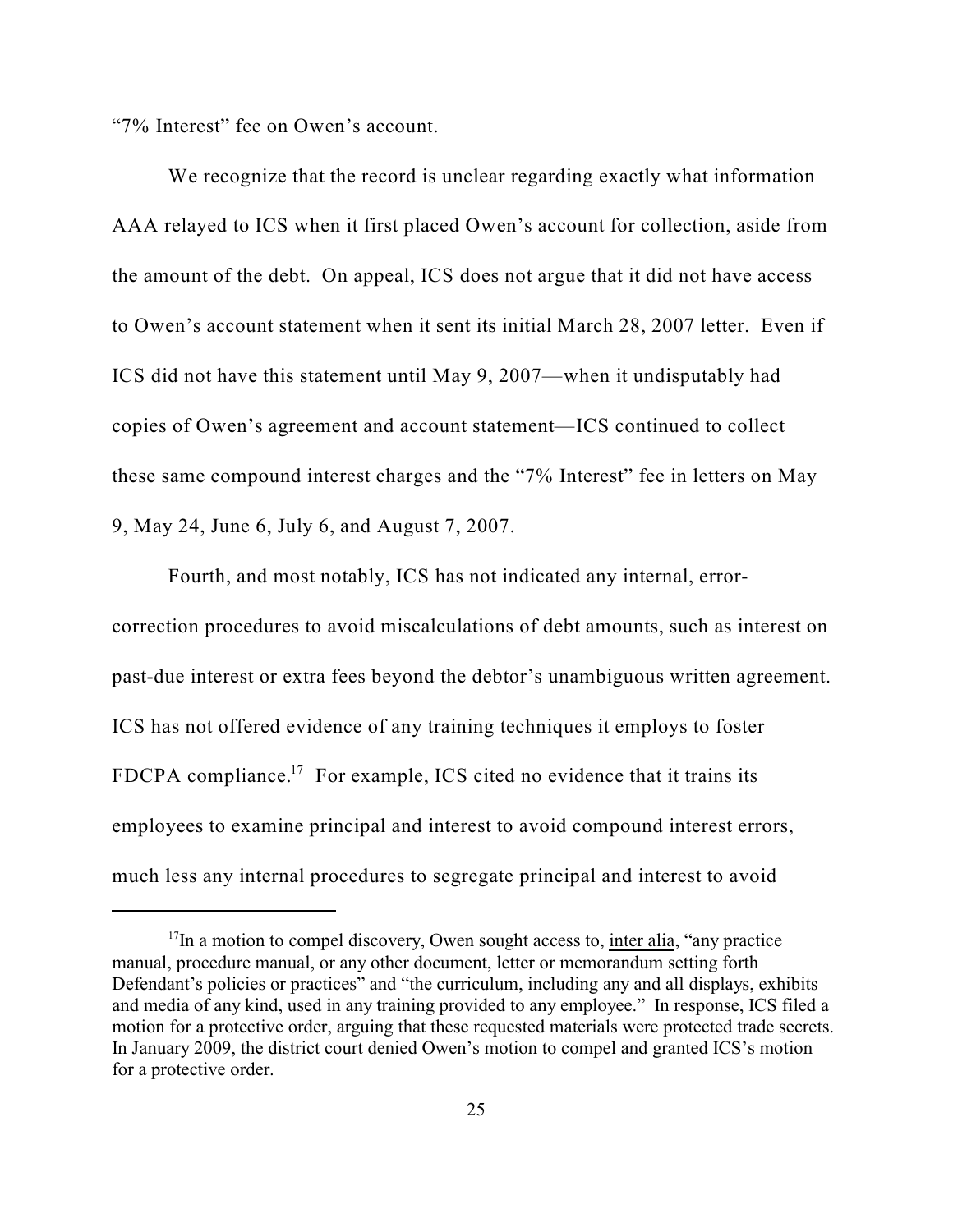collection errors. Cf. Wilhelm, 519 F.3d at 421 (upholding bona fide error defense when debt collector trained employees to segregate principle and interest to avoid interest-on-interest errors). ICS cited no internal procedures it employed to compare, even briefly, the interest charges permitted by Owen's agreement with AAA versus the multiple types of interest placed on Owen's account ledger. In sum, ICS cited no internal controls it employs to reduce the incidence of improper debt collection. Rather, ICS's procedure is to outsource its oversight task to its creditor AAA, which must report only debts that are "validly due and owing."

In reaching our conclusion that ICS's procedures (as presented in the limited record here) are not sufficient under the third element of the bona fide error defense, we also recognize that debt collectors operate under time and resource constraints. Moreover, we agree with ICS that the FDCPA does not require debt collectors to independently investigate and verify the validity of a debt to qualify for the bona fide error defense. See 15 U.S.C. § 1692k(c); see also Hyman v. Tate, 362 F.3d 965, 968 (7th Cir. 2004); Jenkins v. Heintz, 124 F.3d 824, 834-35 (7th Cir. 1997); <u>Smith v. Transworld Sys., Inc.</u>, 953 F.2d 1025, 1032 (6th Cir. 1992).<sup>18</sup>

 $18$ While we agree with Smith's principle that debt collectors have no duty to independently investigate and verify debts, we point out that Owen's case is factually distinguishable from Smith. The FDCPA violation in Smith stemmed from a \$10 error attributed to the creditor's incorrect accounting figures, which were wrongly reported to the debt collector. 953 F.2d at 1032. The Sixth Circuit cited only one procedure: a referral form signed by the creditor that it would only claim amounts "legally due and owing." Id. The Sixth Circuit, providing scant analysis of the issue, held that the debt collector was entitled to the bona fide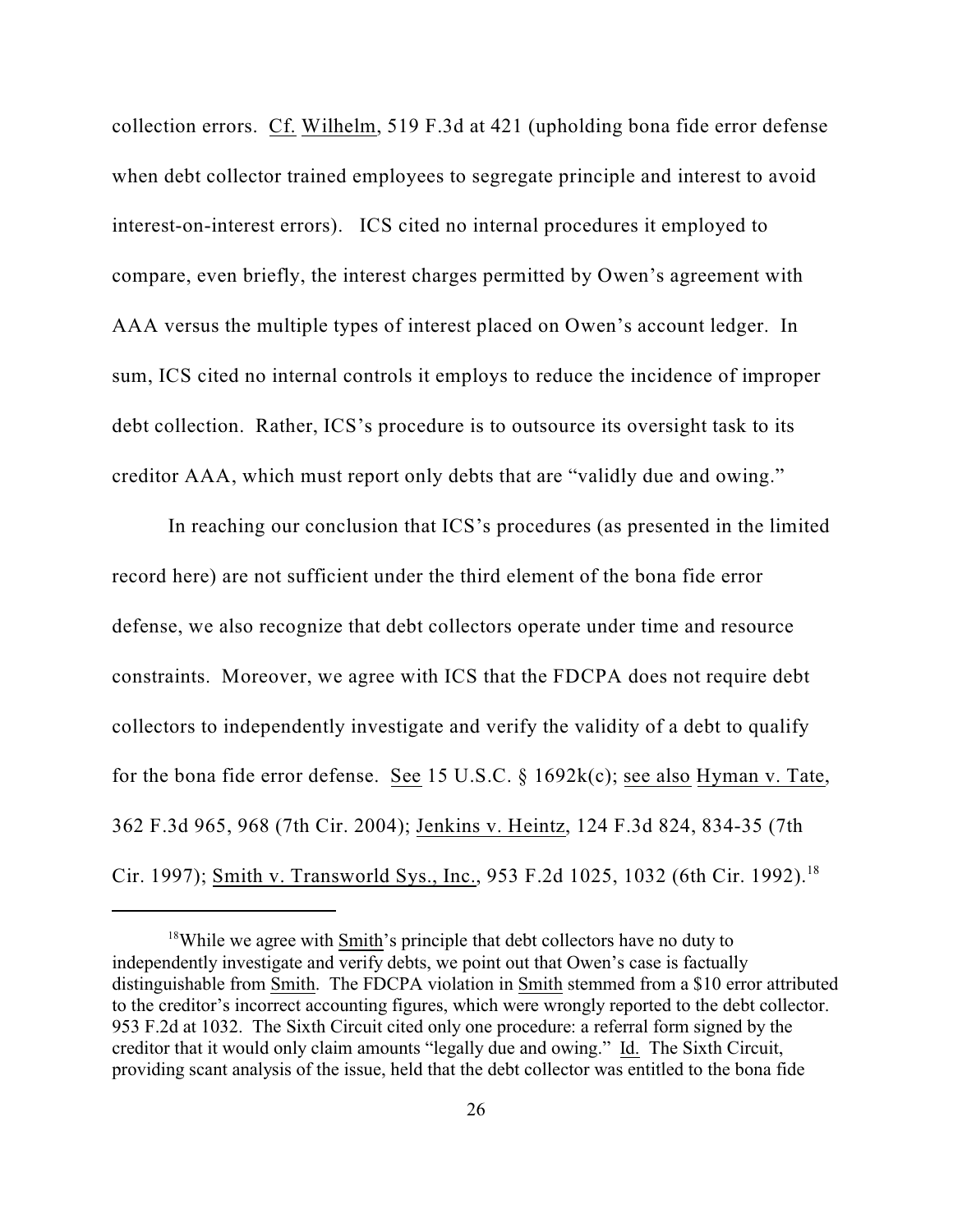However, to qualify for the bona fide error defense, the debt collector has an affirmative statutory obligation to maintain procedures reasonably adapted to avoid readily discoverable errors, such as the interest errors here. See 15 U.S.C. § 1692e(2)(A) (prohibiting the false representation of "the character, amount, or legal status of any debt"); id.  $\S$  1692f(1) (prohibiting "[t]he collection of any amount (including any interest, fee, charge, or expense incidental to the principal obligation) unless such amount is expressly authorized by the agreement creating the debt or permitted by law"). A debt collector does not fulfill this affirmative obligation by delegating it entirely to creditors, such as AAA, whose actions are not even regulated by the FDCPA. See 15 U.S.C. § 1692k(a) (subjecting debt collectors to civil liability for FDCPA violations).<sup>19</sup>

A contrary conclusion would portend consequences not intended by

error defense, since it reasonably relied on the accuracy of the creditor's debt amount and was not required to perform an independent investigation to assure its accuracy. Id.

In Smith, there was no allegation of phantom interest charges or itemized fees added to the account, nor any evidence that the debt collector could have prevented the error merely by checking the creditor's interest calculations. Here, by contrast, ICS did not need to investigate independently the debt charges because even a perfunctory review of the account summary and Owen's agreement would have readily revealed the errors. To the extent Smith implies that a referral or agreement—stating the creditor will refer only valid debts—alone insulates a debt collector from FDCPA liability, we disagree.

<sup>&</sup>lt;sup>19</sup>We recognize that ICS stresses that (1) Owen's letter disputing the debt did not specify why the charges were improper and (2) Owen did not send further correspondence after ICS supplied her with AAA's documentation. The problem for ICS is that its first collection letter, with its several errors, violated the FDCPA. Owen's conduct after the fact does not neutralize these infractions.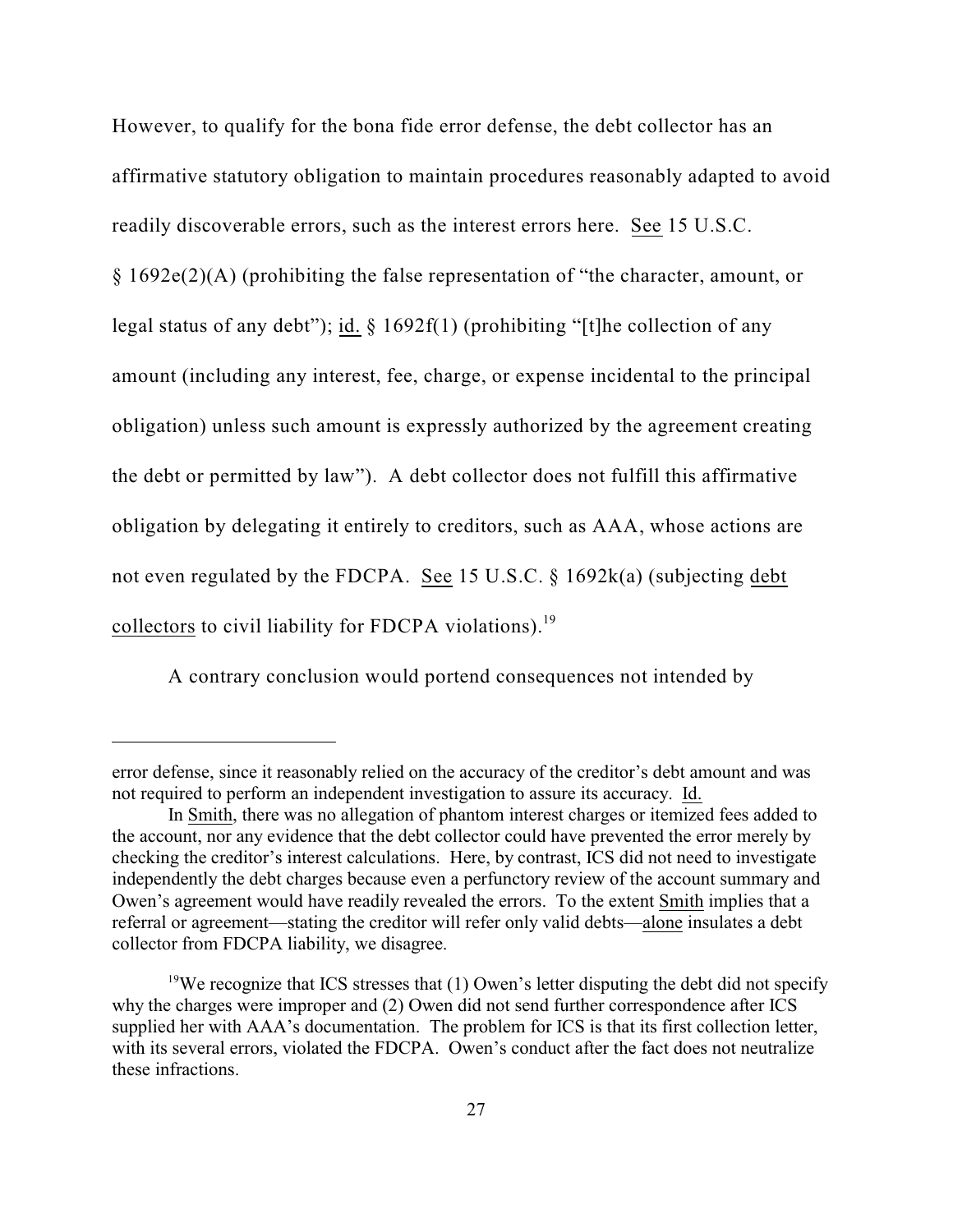Congress when it enacted the FDCPA. In listing the statutory purposes of the FDCPA, Congress identified the need "to insure that those debt collectors who refrain from using abusive debt collection practices are not competitively disadvantaged." 15 U.S.C.  $\S$  1692(e). This purpose would be completely frustrated were we to accept ICS's argument that its one-time instruction to AAA—to refer only debts "validly due and owing"—shields it from liability. Such reasoning would allow debt collectors to make an end-run around statutory provisions that ensure accurate collection practices merely by inserting boilerplate language in its contracts with creditors. Debt collectors who presently maintain internal procedures to avoid FDCPA errors would be incentivized to scrap these measures altogether, since full immunity could be guaranteed by placing the onus of accuracy on creditors.<sup>20</sup> This would precipitate a race to the bottom among debt collectors, rendering the FDCPA a dead letter.

Lastly, we reiterate that the third element of the bona fide error defense is a uniquely fact-bound inquiry susceptible of few broad, generally applicable rules of law. Thus, in concluding that ICS is not entitled to  $\S$  1692k(c)'s bona fide error defense under the particular factual circumstances in this case, we refrain from volunteering sweeping generalizations about what procedures would be enough for

 $^{20}$ Nor would debt collectors have an incentive to contract with accurate creditors, since they would be immune from liability regardless.